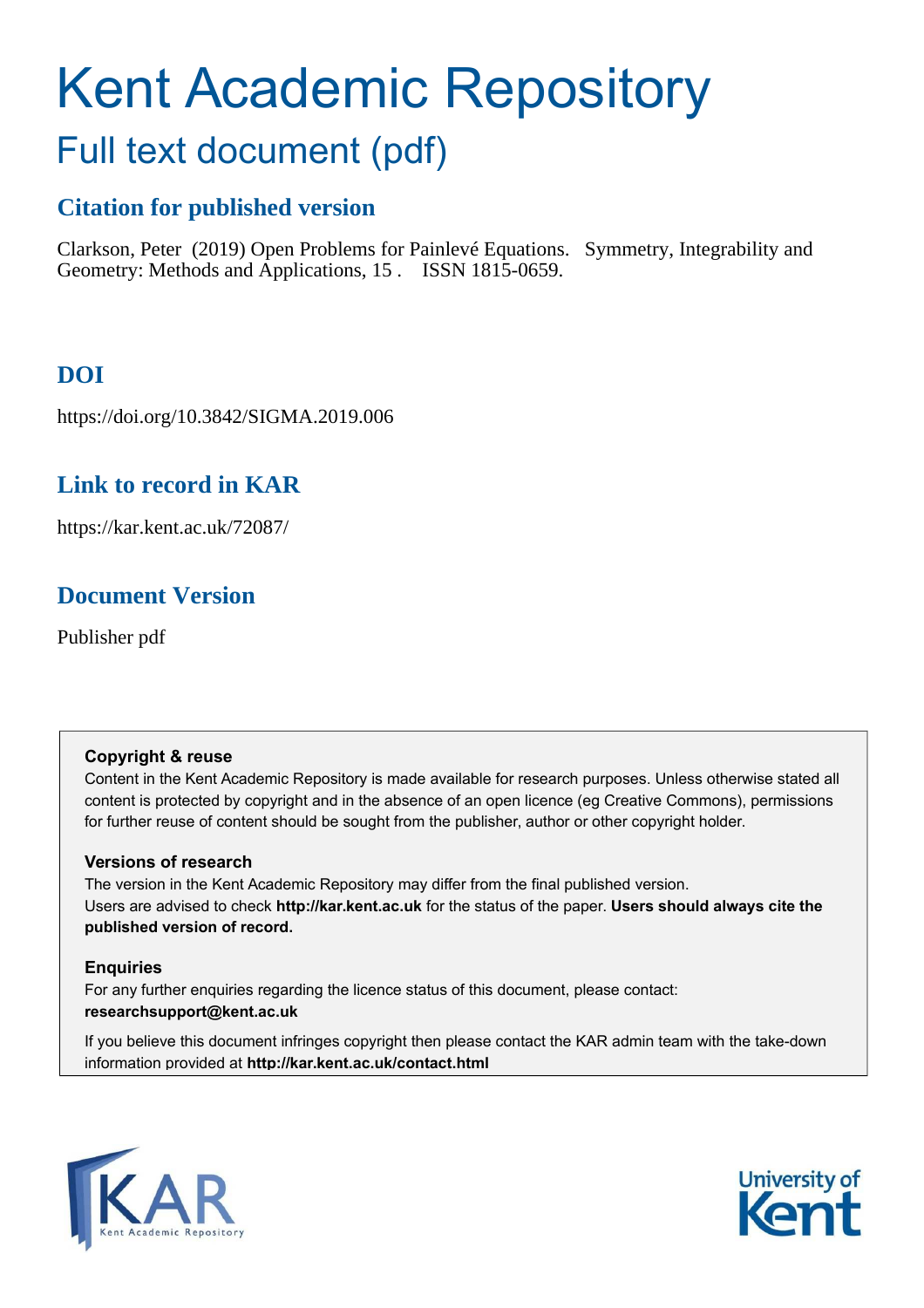## Open Problem[s](#page-0-0) for Painlevé Equations

Peter A. CLARKSON

School of Mathematics, Statistics and Actuarial Science, University of Kent, Canterbury, Kent, CT2 7FS, UK E-mail: [P.A.Clarkson@kent.ac.uk](mailto:P.A.Clarkson@kent.ac.uk) URL: [https://www.kent.ac.uk/smsas/our-people/profiles/clarkson\\_peter.html](https://www.kent.ac.uk/smsas/our-people/profiles/clarkson_peter.html)

Received January 18, 2019; Published online January 29, 2019 <https://doi.org/10.3842/SIGMA.2019.006>

> <span id="page-1-5"></span><span id="page-1-3"></span><span id="page-1-0"></span>Abstract. In this paper some open problems for Painlevé equations are discussed. In particular the following open problems are described: (i) the Painlevé equivalence problem; (ii) notation for solutions of the Painlevé equations; (iii) numerical solution of Painlevé equations; and (iv) the classification of properties of Painlevé equations.

 $Key words: Painlevé equations; open problems$ 

<span id="page-1-4"></span>2010 Mathematics Subject Classification: 33E17; 34M55

## 1 Introduction

The Painlevé equations are now regarded as "nonlinear special functions", being nonlinear analogs of the classical special functions and form the core of "modern special function theory" [\[44,](#page-15-0) [68,](#page-16-0) [76,](#page-16-1) [138\]](#page-19-0). Indeed Iwasaki, Kimura, Shimomura and Yoshida [\[83\]](#page-17-0) characterize the Painlevé equations as "the most important nonlinear ordinary differential equations" and state that "many specialists believe that during the twenty-first century the Painlevé functions will become new members of the community of special functions". Subsequently this has happened as the Painlevé equations are a chapter in the NIST Digital Library of Mathematical Functions [\[118,](#page-18-0) Section 32]. The Painlevé functions have greatly expanded the role that the classical special functions, such as the Airy, Bessel, Hermite, Legendre and hypergeometric functions, started to play in the 19th century. Increasingly, as nonlinear science develops, people are finding that the solutions to an extraordinarily broad array of scientific problems, from neutron scattering theory, special solutions of partial differential equations such as nonlinear wave equations, fibre optics, transportation problems, combinatorics, random matrices, quantum gravity and to number theory, can be expressed in terms of solutions of the Painlevé equations.

The Painlevé equations  $(P_I-P_{VI})$ , whose solutions are called the Painlevé transcendents, are the nonlinear ordinary differential equations given by

<span id="page-1-2"></span><span id="page-1-1"></span>
$$
\frac{d^2w}{dz^2} = 6w^2 + z,\tag{1.1}
$$

$$
\frac{d^2w}{dz^2} = 2w^3 + zw + \alpha,\tag{1.2}
$$

<span id="page-1-6"></span>
$$
\frac{\mathrm{d}^2 w}{\mathrm{d}z^2} = \frac{1}{w} \left(\frac{\mathrm{d}w}{\mathrm{d}z}\right)^2 - \frac{1}{z} \frac{\mathrm{d}w}{\mathrm{d}z} + \frac{\alpha w^2 + \beta}{z} + \gamma w^3 + \frac{\delta}{w},\tag{1.3}
$$

$$
\frac{d^2w}{dz^2} = \frac{1}{2w} \left(\frac{dw}{dz}\right)^2 + \frac{3}{2}w^3 + 4zw^2 + 2(z^2 - \alpha)w + \frac{\beta}{w},\tag{1.4}
$$

This paper is a contribution to the Special Issue on Orthogonal Polynomials, Special Functions and Applications (OPSFA14). The full collection is available at <https://www.emis.de/journals/SIGMA/OPSFA2017.html>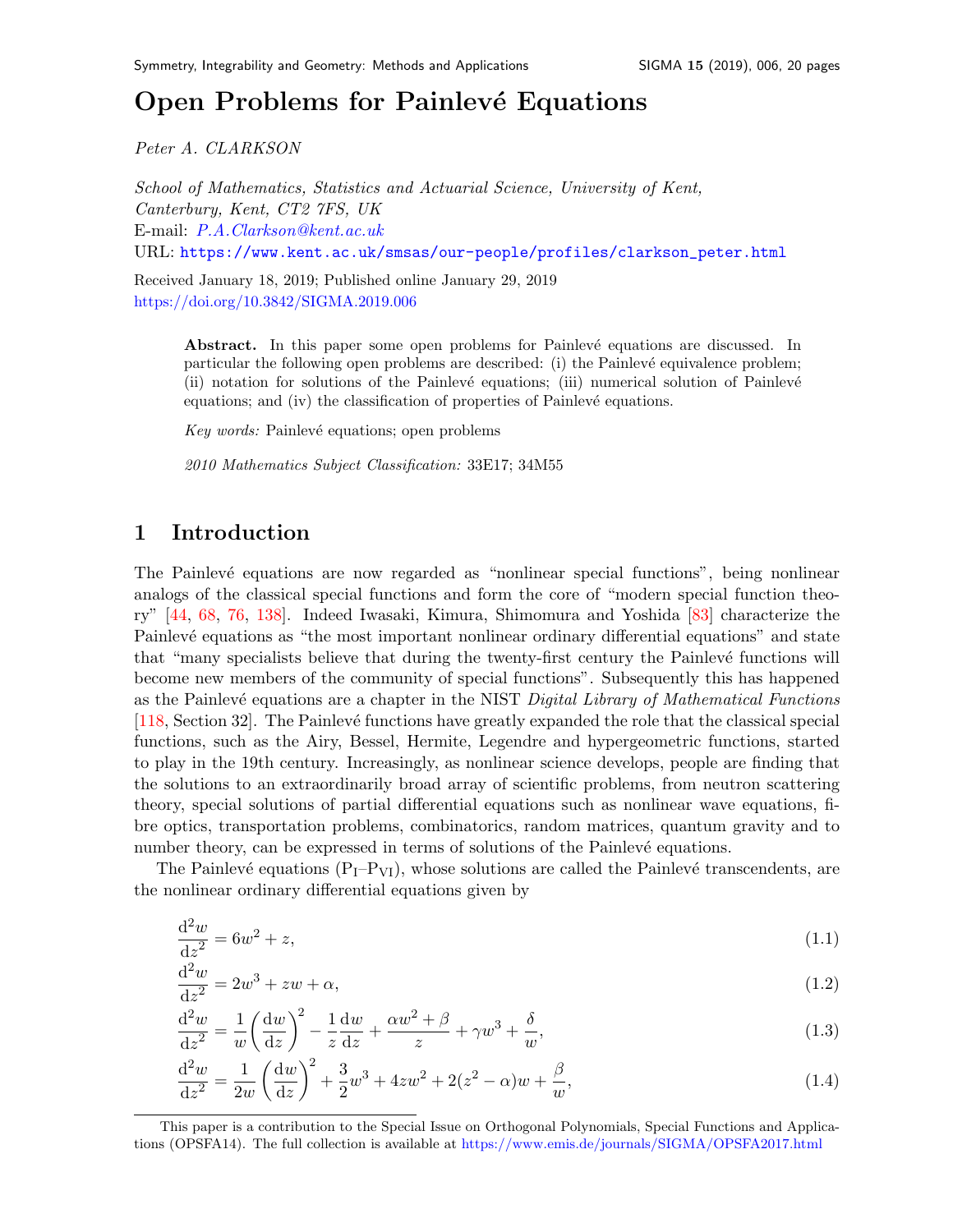$$
\frac{d^2w}{dz^2} = \left(\frac{1}{2w} + \frac{1}{w-1}\right) \left(\frac{dw}{dz}\right)^2 - \frac{1}{z}\frac{dw}{dz} + \frac{(w-1)^2}{z^2} \left(\alpha w + \frac{\beta}{w}\right) + \frac{\gamma w}{z} + \frac{\delta w(w+1)}{w-1}, (1.5)
$$
\n
$$
\frac{d^2w}{dz^2} = \frac{1}{2} \left(\frac{1}{w} + \frac{1}{w-1} + \frac{1}{w-z}\right) \left(\frac{dw}{dz}\right)^2 - \left(\frac{1}{z} + \frac{1}{z-1} + \frac{1}{w-z}\right) \frac{dw}{dz}
$$
\n
$$
+ \frac{w(w-1)(w-z)}{z^2(z-1)^2} \left\{\alpha + \frac{\beta z}{w^2} + \frac{\gamma(z-1)}{(w-1)^2} + \frac{\delta z(z-1)}{(w-z)^2}\right\}, (1.6)
$$

where  $\alpha$ ,  $\beta$ ,  $\gamma$  and  $\delta$  are arbitrary constants. These six equations have attracted much attention for mathematicians and physicists during the past 40 years or so, though they were discovered by Painlevé, Gambier et al. in the late 19th and early 20th centuries, in an investigation of which second-order ordinary differential equations of the form

<span id="page-2-3"></span>
$$
\frac{\mathrm{d}^2 w}{\mathrm{d}z^2} = F\left(w, \frac{\mathrm{d}w}{\mathrm{d}z}, z\right),\tag{1.7}
$$

where F is rational in w and  $dw/dz$  and locally analytic in z, having the property that their solutions have no movable branch points. They showed that there were fifty canonical equations of the form  $(1.7)$  with this property, now known as the *Painlevé property*, up to a Möbius (bilinear rational) transformation

$$
W(\zeta) = \frac{a(z)w + b(z)}{c(z)w + d(z)}, \qquad \zeta = \phi(z), \tag{1.8}
$$

where  $a(z)$ ,  $b(z)$ ,  $c(z)$ ,  $d(z)$  and  $\phi(z)$  are locally analytic functions. Further Painlevé, Gambier et al. showed that of these fifty equations, forty-four can be reduced to linear equations, solved in terms of elliptic functions, or are reducible to one of six new nonlinear ordinary differential equations that define new transcendental functions, see Ince [\[81,](#page-17-1) Chapter 14].

Following Sakai  $[128]$  and Ohyama et al.  $[113]$  (see also  $[114]$ ),  $P_{III}$   $(1.3)$  can be classified into four cases:

(i) if  $\gamma \delta \neq 0$ , which is known as P<sub>III</sub>, then set  $\gamma = 1$  and  $\delta = -1$ , without loss of generality, by rescaling  $w$  and  $z$  if necessary

<span id="page-2-2"></span>
$$
\frac{d^2w}{dz^2} = \frac{1}{w} \left(\frac{dw}{dz}\right)^2 - \frac{1}{z}\frac{dw}{dz} + \frac{\alpha w^2}{z} + \frac{\beta}{z} + w^3 - \frac{1}{w};\tag{1.9}
$$

(ii) if  $\gamma = 0$  and  $\alpha \delta \neq 0$  (or equivalently  $\delta = 0$  and  $\beta \gamma \neq 0$ ), which is known as  $P_{III}^{(7)}$ , then set  $\alpha = 1$  and  $\delta = -1$ , without loss of generality

$$
\frac{d^2w}{dz^2} = \frac{1}{w} \left(\frac{dw}{dz}\right)^2 - \frac{1}{z}\frac{dw}{dz} + \frac{w^2}{z} + \frac{\beta}{z} - \frac{1}{w},\tag{1.10}
$$

or if  $\delta = 0$  and  $\beta \gamma \neq 0$  set  $\beta = -1$  and  $\gamma = 1$ 

<span id="page-2-1"></span>
$$
\frac{d^2w}{dz^2} = \frac{1}{w} \left(\frac{dw}{dz}\right)^2 - \frac{1}{z}\frac{dw}{dz} + \frac{\alpha w^2}{z} - \frac{1}{z} + w^3;
$$
\n(1.11)

(iii) if  $\gamma = \delta = 0$  and  $\alpha\beta \neq 0$ , which is known as  $P_{III}^{(8)}$ , then set  $\alpha = 1$  and  $\beta = -1$ , without loss of generality

<span id="page-2-0"></span>
$$
\frac{\mathrm{d}^2 w}{\mathrm{d}z^2} = \frac{1}{w} \left(\frac{\mathrm{d}w}{\mathrm{d}z}\right)^2 - \frac{1}{z} \frac{\mathrm{d}w}{\mathrm{d}z} + \frac{w^2}{z} - \frac{1}{z};
$$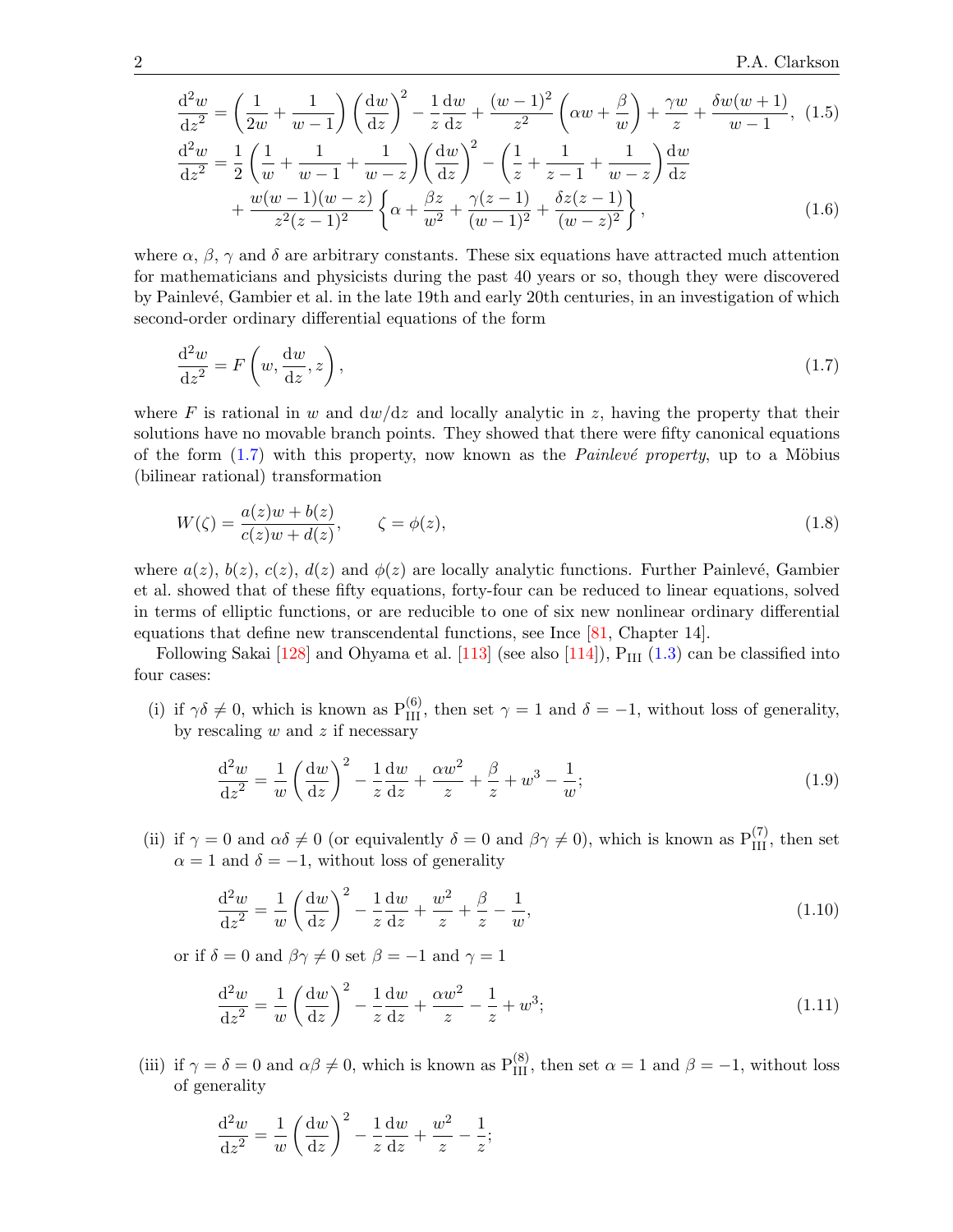(iv) if  $\alpha = \gamma = 0$  (or equivalently  $\beta = \delta = 0$ ) then the equation can be solved by quadratures and has no transcendental solutions.

In the sequel, we shall refer to equation [\(1.9\)](#page-1-1) as  $P_{III}$  rather than  $P_{III}^{(6)}$  since this is the generic case. Equation  $(1.10)$  is also known as the degenerate P<sub>III</sub>, cf. [\[94,](#page-17-2) [95\]](#page-17-3). These different types of  $P_{III}$  were noted by Painlevé [\[123\]](#page-18-4).

Similarly,  $P_V$  [\(1.5\)](#page-1-3) can be classified into three cases:

- (i) if  $\delta \neq 0$ , then set  $\delta = -\frac{1}{2}$  $\frac{1}{2}$ , without loss of generality;
- (ii) if  $\delta = 0$  and  $\gamma \neq 0$ , then the equation is known as degenerate P<sub>V</sub> (deg-P<sub>V</sub>)

<span id="page-3-0"></span>
$$
\frac{\mathrm{d}^2 w}{\mathrm{d}z^2} = \left(\frac{1}{2w} + \frac{1}{w-1}\right) \left(\frac{\mathrm{d}w}{\mathrm{d}z}\right)^2 - \frac{1}{z} \frac{\mathrm{d}w}{\mathrm{d}z} + \frac{(w-1)^2}{z^2} \left(\alpha w + \frac{\beta}{w}\right) + \frac{\gamma w}{z},\tag{1.12}
$$

which is equivalent to  $P_{III}$  [\(1.9\)](#page-1-1), cf. [\[67,](#page-16-2) Theorem 4.2], [\[76,](#page-16-1) Section 34];

(iii) if  $\gamma = 0$  and  $\delta = 0$  then the equation can be solved by quadratures and has no transcendental solutions.

Each of the Painlevé equations can be written as a Hamiltonian system

$$
\frac{\mathrm{d}q}{\mathrm{d}z} = \frac{\partial \mathcal{H}_{\mathrm{J}}}{\partial p}, \qquad \frac{\mathrm{d}p}{\mathrm{d}z} = -\frac{\partial \mathcal{H}_{\mathrm{J}}}{\partial q},
$$

for a suitable Hamiltonian function  $\mathcal{H}_{J}(q, p, z)$  [\[84,](#page-17-4) [115,](#page-18-5) [116\]](#page-18-6). The function  $\sigma(z) \equiv \mathcal{H}_{J}(q, p, z)$ satisfies a second-order, second-degree ordinary differential equation, known as the "Painlevé"  $\sigma$ -equation", whose solution is expressible in terms of the solution of the associated Painlevé equation [\[84,](#page-17-4) [116\]](#page-18-6). The Painlevé  $\sigma$ -equations (S<sub>I</sub>–S<sub>VI</sub>) associated with P<sub>I</sub>–P<sub>VI</sub> respectively are

$$
\left(\frac{\mathrm{d}^2\sigma}{\mathrm{d}z^2}\right)^2 + 4\left(\frac{\mathrm{d}\sigma}{\mathrm{d}z}\right)^3 + 2z\frac{\mathrm{d}\sigma}{\mathrm{d}z} - 2\sigma = 0,\tag{1.13}
$$

$$
\left(\frac{\mathrm{d}^2\sigma}{\mathrm{d}z^2}\right)^2 + 4\left(\frac{\mathrm{d}\sigma}{\mathrm{d}z}\right)^3 + 2\frac{\mathrm{d}\sigma}{\mathrm{d}z}\left(z\frac{\mathrm{d}\sigma}{\mathrm{d}z} - \sigma\right) = \frac{1}{4}\beta^2,\tag{1.14}
$$

$$
\left(z\frac{d^2\sigma}{dz^2} - \frac{d\sigma}{dz}\right)^2 + \left[4\left(\frac{d\sigma}{dz}\right)^2 - z^2\right] \left(z\frac{d\sigma}{dz} - 2\sigma\right) + 4z\vartheta_{\infty}\frac{d\sigma}{dz} = 2\vartheta_0 z^2,\tag{1.15}
$$

$$
\left(\frac{\mathrm{d}^2\sigma}{\mathrm{d}z^2}\right)^2 - 4\left(z\frac{\mathrm{d}\sigma}{\mathrm{d}z} - \sigma\right)^2 + 4\frac{\mathrm{d}\sigma}{\mathrm{d}z}\left(\frac{\mathrm{d}\sigma}{\mathrm{d}z} + 2\vartheta_0\right)\left(\frac{\mathrm{d}\sigma}{\mathrm{d}z} + 2\vartheta_\infty\right) = 0,\tag{1.16}
$$

$$
\left(z\frac{\mathrm{d}^2\sigma}{\mathrm{d}z^2}\right)^2 - \left[2\left(\frac{\mathrm{d}\sigma}{\mathrm{d}z}\right)^2 - z\frac{\mathrm{d}\sigma}{\mathrm{d}z} + \sigma\right]^2 + 4\prod_{j=1}^4 \left(\frac{\mathrm{d}\sigma}{\mathrm{d}z} + \kappa_j\right) = 0,\tag{1.17}
$$

$$
\frac{d\sigma}{dz} \left[ z(z-1) \frac{d^2\sigma}{dz^2} \right]^2 + \left[ \frac{d\sigma}{dz} \left\{ 2\sigma - (2z-1) \frac{d\sigma}{dz} \right\} + \kappa_1 \kappa_2 \kappa_3 \kappa_4 \right]^2 = \prod_{j=1}^4 \left( \frac{d\sigma}{dz} + \kappa_j^2 \right), \quad (1.18)
$$

where  $\beta$ ,  $\vartheta_0$ ,  $\vartheta_{\infty}$  and  $\kappa_1, \ldots, \kappa_4$  are arbitrary constants.

**Example 1.1.** The Hamiltonian associated with  $P_{II}$  [\(1.2\)](#page-0-2) is

$$
H_{II}(q, p, z; \alpha) = \frac{1}{2}p^2 - (q^2 + \frac{1}{2}z)p - (\alpha + \frac{1}{2})q
$$
\n(1.19)

and so

$$
\frac{dq}{dz} = p - q^2 - \frac{1}{2}z, \qquad \frac{dp}{dz} = 2qp + \alpha + \frac{1}{2}, \tag{1.20}
$$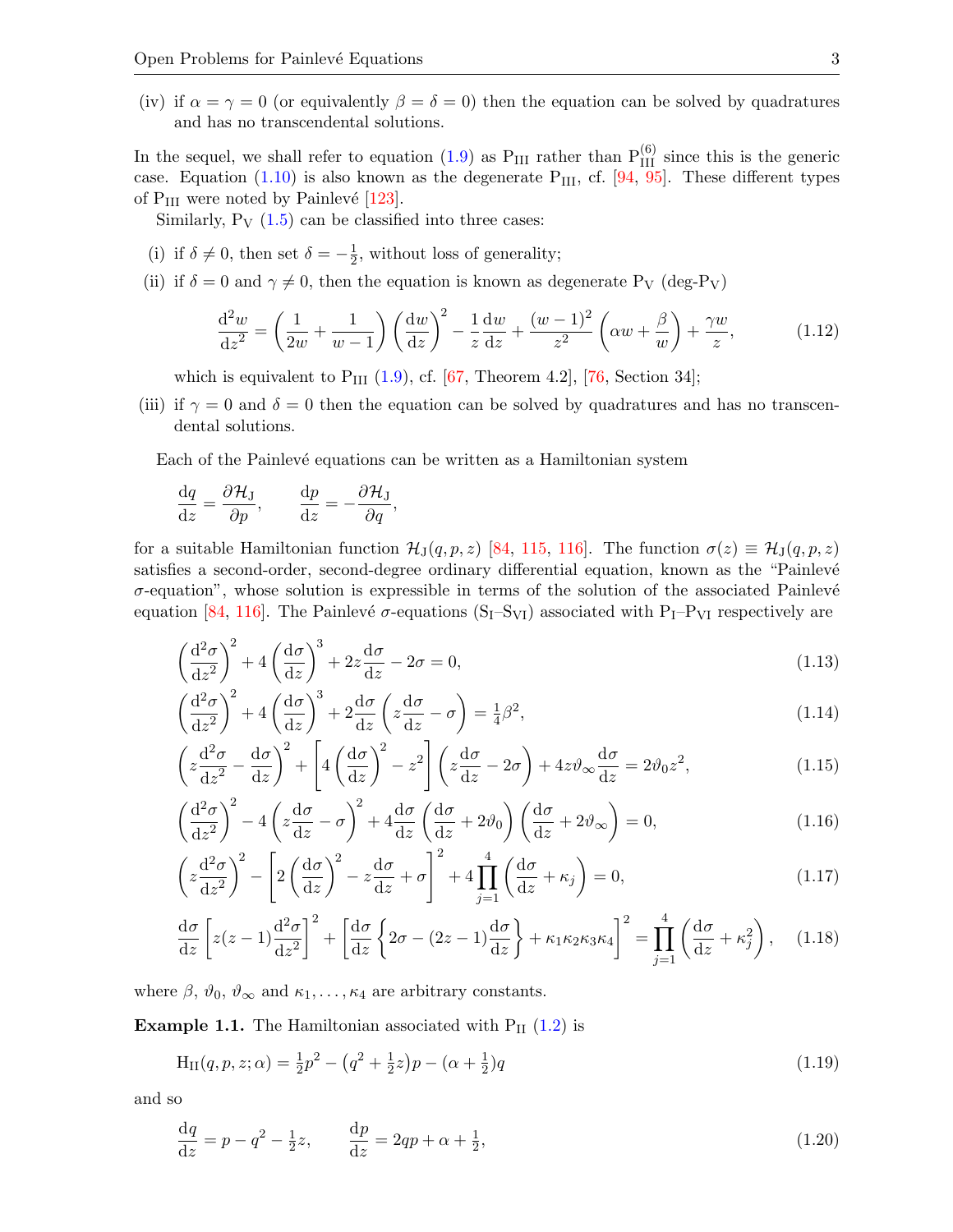see [\[84,](#page-17-4) [117\]](#page-18-7). Eliminating p in [\(1.20\)](#page-2-0) then q satisfies  $P_{II}$  [\(1.2\)](#page-0-2) whilst eliminating q yields

$$
\frac{\mathrm{d}^2 p}{\mathrm{d}z^2} = \frac{1}{2p} \left(\frac{\mathrm{d}p}{\mathrm{d}z}\right)^2 + 2p^2 - zp - \frac{(\alpha + \frac{1}{2})^2}{2p},\tag{1.21}
$$

which is known as  $P_{34}$  since is equivalent to equation XXXIV of Chapter 14 in [\[81\]](#page-17-1). Hence if q satisfies P<sub>II</sub> [\(1.2\)](#page-0-2) then  $p = q' + q^2 + \frac{1}{2}$  $\frac{1}{2}z$  satisfies [\(1.21\)](#page-3-0). Conversely if p satisfies (1.21) then  $q = (p' - \alpha - \frac{1}{2})$  $\frac{1}{2}$ /(2p) satisfies P<sub>II</sub> [\(1.2\)](#page-0-2). Thus there is a one-to-one correspondence between solutions of P<sub>II</sub> [\(1.2\)](#page-0-2) and those of P<sub>34</sub> [\(1.21\)](#page-3-0). Further, the function  $\sigma(z;\alpha) = H_{II}(q,p,z;\alpha)$ defined by [\(1.19\)](#page-2-1), where q and p satisfy the system [\(1.20\)](#page-2-0), then  $\sigma(z; \alpha)$  satisfies [\(1.14\)](#page-2-2). Conversely if  $\sigma(z;\alpha)$  is a solution of  $(1.14)$ , then

$$
q(z; \alpha) = \frac{4\sigma''(z; \alpha) + 2\alpha + 1}{8\sigma'(z; \alpha)}, \qquad p(z; \alpha) = -2\sigma'(z; \alpha),
$$

with  $' \equiv d/dz$ , are solutions of [\(1.2\)](#page-0-2) and [\(1.21\)](#page-3-0), respectively [\[84,](#page-17-4) [115,](#page-18-5) [116,](#page-18-6) [117\]](#page-18-7).

In this paper some open problems associated with the Painlevé equations are discussed. Specifically the following open problems are discussed.

- 1. Develop algorithmic procedures for the Painlevé equivalence problem: given an equation with the Painlevé property, how do we know if the equation can be solved in terms of a Painlevé equation (or a Painlevé  $\sigma$ -equation)?
- 2. Develop software for numerically studying the Painlevé equations which utilizes the fact that they are integrable equations solvable using isomonodromy methods.
- 3. Develop a notation for the Painlevé transcendents which takes into account the wide variety of solutions the Painlevé equations have.
- 4. Provide a complete classification and unified structure of the special properties which the Painlevé equations possess – the presently known results are rather fragmentary and non-systematic.

## 2 Painlevé equivalence problem

For a *linear* ordinary differential equation, if it can be solved in terms of known functions then the equation is regarded as being is solved. Symbolic software such as MAPLE can easily find the solutions of the linear ordinary differential equations, as illustrated in the following example.

Example 2.1. Consider the linear equations

<span id="page-4-0"></span>
$$
\frac{d^2v}{dz^2} + z^2v = 0, \qquad \frac{d^2w}{dz^2} + e^{2z}w = 0,
$$

which respectively have the solutions

$$
v(z) = \sqrt{z} \left\{ C_1 J_{1/4} \left( \frac{1}{2} z^2 \right) + C_2 J_{-1/4} \left( \frac{1}{2} z^2 \right) \right\}, \qquad w(z) = C_1 J_0(e^z) + C_2 Y_0(e^z),
$$

with  $C_1$  and  $C_2$  arbitrary constants,  $J_{\nu}(\zeta)$  and  $Y_{\nu}(\zeta)$  Bessel functions.

It is a general property of linear ordinary differential equations that all singularities of their solutions are fixed. For example, solutions of the second-order equation

<span id="page-4-2"></span><span id="page-4-1"></span>
$$
\frac{\mathrm{d}^2 w}{\mathrm{d}z^2} + p(z)\frac{\mathrm{d}w}{\mathrm{d}z} + q(z)w = 0,
$$

can only have singularities where the coefficients do, namely at the singularities of  $p(z)$  and  $q(z)$ .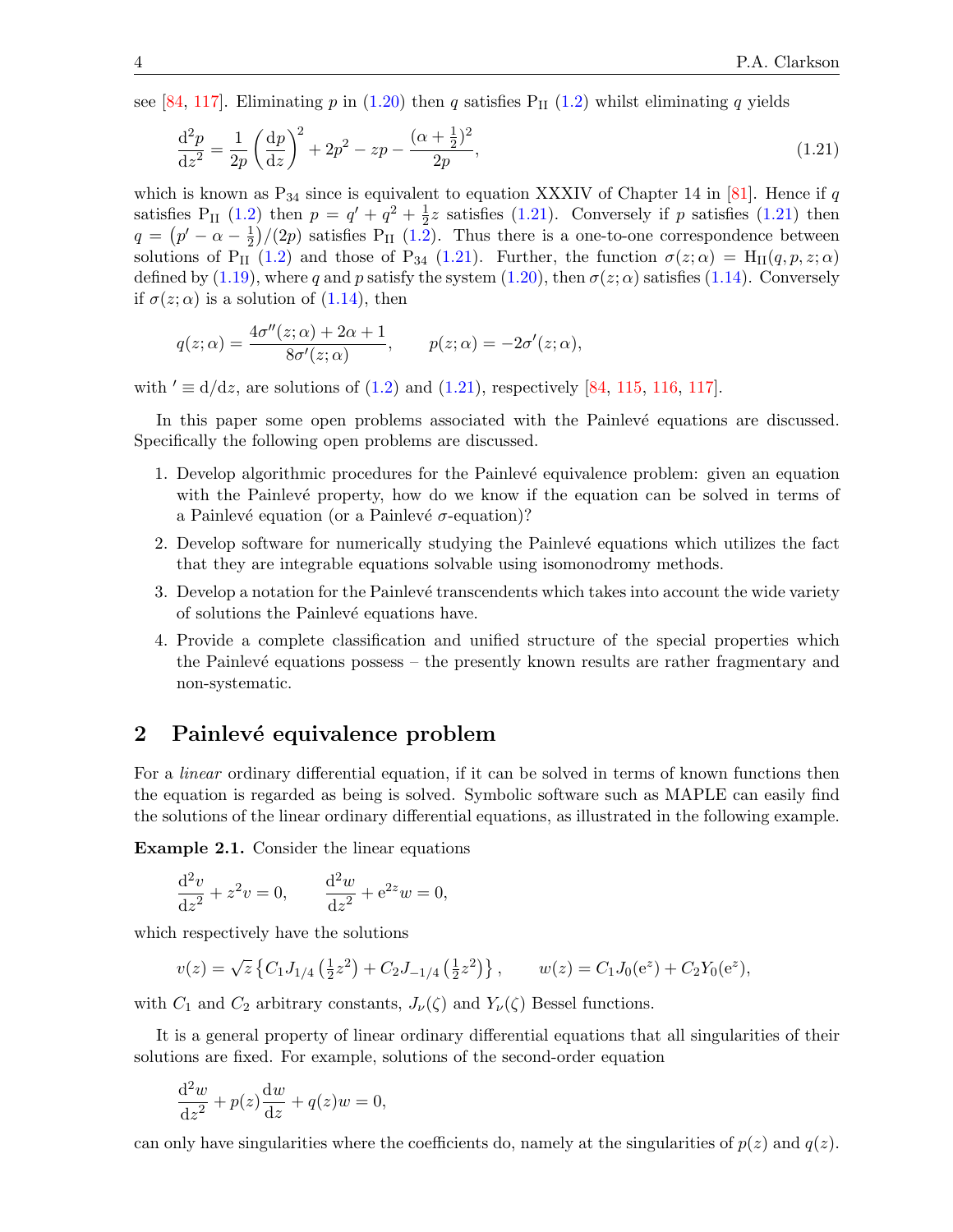Definition 2.2. A *fixed singular point* of a solution of an ordinary differential equation is a singular point whose location does not vary with the particular solution chosen but depends only on the equation.

However it is not as simple for nonlinear ordinary differential equations which are quite different since, in general, their solutions can have both movable and fixed singularities.

Definition 2.3. A *movable singular point* of a solution of an ordinary differential equation is one whose location depends on the constant(s) of integration.

<span id="page-5-1"></span>Currently there is no symbolic software available even to identify a nonlinear ordinary differential equation let alone find a solution, except for a few very simple examples. It is quite straightforward to determine whether a given (nonlinear) ordinary differential equation has the Painlevé property, e.g., using the Painlevé test  $[2, 3]$  $[2, 3]$ ; see also  $[1, 51, 98, 99]$  $[1, 51, 98, 99]$  $[1, 51, 98, 99]$  $[1, 51, 98, 99]$  $[1, 51, 98, 99]$  $[1, 51, 98, 99]$ .

Painlevé, Gambier et al. classified all ordinary differential equations of the form  $(1.7)$  with the Painlevé property, up to a Möbius transformation  $(1.8)$ . Consequently, a given equation of the form  $(1.7)$  with the Painlevé property which is not in the list of fifty equations given by Ince  $[81, 6]$ Chapter  $14$ , how does one determine the Möbius transformation? If the equation is autonomous, or has a symmetry, then it has a first integral and one should be able to solve it in terms of elliptic equations, linear equations or by quadratures. If the equation is non-autonomous and does not possess a symmetry then it is likely to be solvable in terms of a Painlevé transcendent. The question is then to which one of the Painlevé equations  $(1.1)$ – $(1.6)$  is the equation solvable in terms of?

We note that the solutions of some of the equations in the list given by Ince [\[81,](#page-17-1) Chapter 14] are solved in terms of Painlevé transcendents. For example, equation XX in the list, namely

<span id="page-5-0"></span>
$$
\frac{\mathrm{d}^2 u}{\mathrm{d}z^2} = \frac{1}{2u} \left( \frac{\mathrm{d}u}{\mathrm{d}z} \right)^2 + 4u^2 + zu,
$$

is solvable in terms of P<sub>II</sub> since letting  $u(z) = \sqrt{w(z)}$  yields [\(1.2\)](#page-0-2) with  $\alpha = 0$ .

Example 2.4. Consider the equation

$$
\frac{\mathrm{d}^2 w}{\mathrm{d}z^2} = \frac{1}{w} \left(\frac{\mathrm{d}w}{\mathrm{d}z}\right)^2 - \frac{1}{z} \frac{\mathrm{d}w}{\mathrm{d}z} + w^3 - 1. \tag{2.1}
$$

This equation can be shown to possess the Painlevé property, but is not in the list of fifty equations given in  $[81, Chapter 14]$ . Equation  $(2.1)$  arises from the symmetry reduction

$$
u(x,t) = \ln w(z), \qquad z = 2\sqrt{xt},
$$

,

of the Tzitzéica equation  $[135, 136, 137]$  $[135, 136, 137]$  $[135, 136, 137]$  $[135, 136, 137]$ 

$$
u_{xt} = e^{2u} - e^{-u}
$$

see also [\[64,](#page-16-3) [103,](#page-17-7) [104,](#page-17-8) [146\]](#page-19-4). Making the transformation

$$
w(z) = x^{1/3}y(x), \qquad z = \frac{3}{2}x^{2/3}, \tag{2.2}
$$

in equation  $(2.1)$  yields

$$
\frac{\mathrm{d}^2 y}{\mathrm{d}x^2} = \frac{1}{y} \left(\frac{\mathrm{d}y}{\mathrm{d}x}\right)^2 - \frac{1}{x} \frac{\mathrm{d}y}{\mathrm{d}x} + y^3 - \frac{1}{x},\tag{2.3}
$$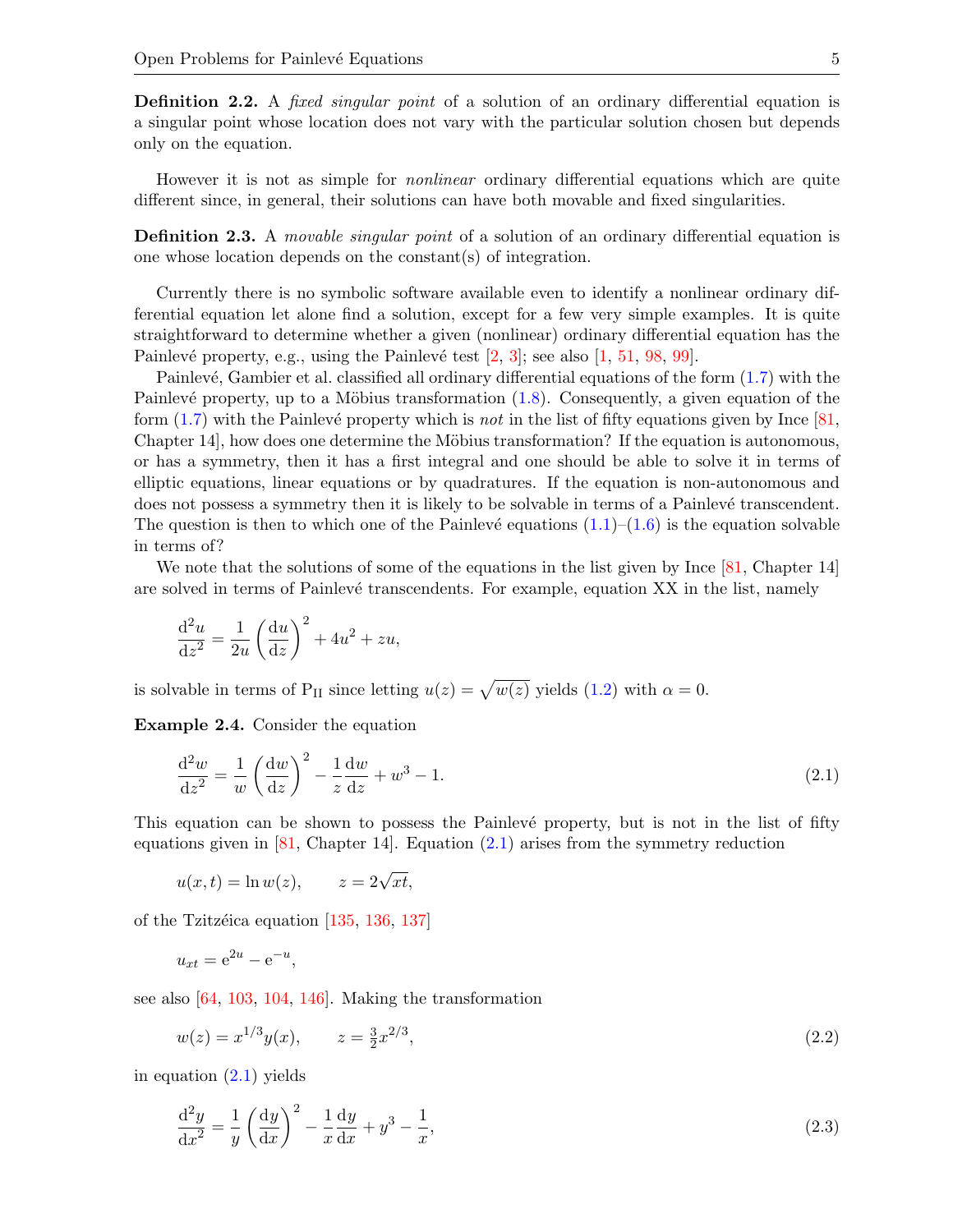which is the special case of  $P_{III}^{(7)}$  [\(1.11\)](#page-1-6) with  $\alpha = 0$ . The transformation [\(2.2\)](#page-4-1) is suggested by the asymptotic expansions of  $(2.1)$  and  $(2.3)$ 

$$
w(z) \sim 1 + \lambda z^{-1/2} \exp(-\sqrt{3}z), \qquad \text{as} \quad z \to \infty,
$$
  

$$
y(x) \sim x^{-1/3} + \kappa x^{-2/3} \exp\left(-\frac{3}{2}\sqrt{3}x^{2/3}\right), \qquad \text{as} \quad x \to \infty,
$$

with  $\lambda$  and  $\kappa$  constants. Consequently one can derive the isomonodromy problem for equation  $(2.1)$  from that of equation  $(2.3)$ .

Example 2.5. Consider the complex sine-Gordon equation

<span id="page-6-2"></span><span id="page-6-1"></span><span id="page-6-0"></span>
$$
\nabla^2 \psi + \frac{(\nabla \psi)^2 \overline{\psi}}{1 - |\psi|^2} + \psi \left( 1 - |\psi|^2 \right) = 0,
$$
\n(2.4)

where  $\nabla \psi = (\psi_x, \psi_y)$ , which is also known as the Pohlmeyer–Lund–Regge model [\[101,](#page-17-9) [102,](#page-17-10) [125\]](#page-18-8). This has a separable solution in polar coordinates given by  $\psi(r,\theta) = \varphi_n(r)e^{in\theta}$ , where  $\varphi_n(r)$ satisfies the second-order equation

<span id="page-6-3"></span>
$$
\frac{\mathrm{d}^2 \varphi_n}{\mathrm{d}r^2} + \frac{1}{r} \frac{\mathrm{d}\varphi_n}{\mathrm{d}r} + \frac{\varphi_n}{1 - \varphi_n^2} \left\{ \left( \frac{\mathrm{d}\varphi_n}{\mathrm{d}r} \right)^2 - \frac{n^2}{r^2} \right\} + \varphi_n \left( 1 - \varphi_n^2 \right) = 0, \tag{2.5}
$$

which also arises in extended quantum systems  $[37, 38, 39]$  $[37, 38, 39]$  $[37, 38, 39]$  $[37, 38, 39]$ , in relativity  $[74]$  and reflection coefficients for orthogonal polynomials on the unit circle  $[140, \text{ equation } (3.13)]$ . Equation  $(2.5)$ can be shown to possess the Painlevé property, though is not in the list of 50 equations given in [\[81,](#page-17-1) Chapter 14]. Equation [\(2.5\)](#page-5-0) can be transformed into  $P_V$  [\(1.5\)](#page-1-3) in two different ways:

(i) the transformation

$$
\varphi_n(r) = \frac{1 + u(z)}{1 - u(z)}, \quad \text{with} \quad r = \frac{1}{2}z,
$$

yields

$$
\frac{d^2u}{dz^2} = \left(\frac{1}{2u} + \frac{1}{u-1}\right) \left(\frac{du}{dz}\right)^2 - \frac{1}{z}\frac{du}{dz} + \frac{n^2(u-1)^2(u^2-1)}{8z^2u} - \frac{u(u+1)}{2(u-1)},
$$

which is P<sub>V</sub> [\(1.5\)](#page-1-3) with  $\alpha = \frac{1}{8}$  $\frac{1}{8}n^2, \beta = -\frac{1}{8}$  $\frac{1}{8}n^2$ ,  $\gamma = 0$  and  $\delta = -\frac{1}{2}$  $\frac{1}{2}$ ;

(ii) the transformation

$$
\varphi_n(r) = \sqrt{\frac{v(z)}{v(z) - 1}},
$$
 with  $r = \sqrt{z},$ 

yields

<span id="page-6-6"></span><span id="page-6-5"></span><span id="page-6-4"></span>
$$
\frac{d^2v}{dz^2} = \left(\frac{1}{2v} + \frac{1}{v-1}\right) \left(\frac{dv}{dz}\right)^2 - \frac{1}{z}\frac{dv}{dz} + \frac{n^2v(v-1)^2}{2z^2} - \frac{v}{2z},
$$

which is P<sub>V</sub> [\(1.5\)](#page-1-3) with  $\alpha = \frac{1}{2}$  $\frac{1}{2}n^2, \beta = 0, \gamma = -\frac{1}{2}$  $\frac{1}{2}$  and  $\delta = 0$ , i.e., deg-P<sub>V</sub> [\(1.12\)](#page-2-3).

It is known that deg-P<sub>V</sub> [\(1.12\)](#page-2-3) is equivalent to  $P_{III}$  [\(1.9\)](#page-1-1), cf. [\[76,](#page-16-1) Section 34]. Using this it can be shown that if  $w(z)$  satisfies

$$
\frac{\mathrm{d}^2 w}{\mathrm{d}z^2} = \frac{1}{w} \left( \frac{\mathrm{d}w}{\mathrm{d}z} \right)^2 - \frac{1}{z} \frac{\mathrm{d}w}{\mathrm{d}z} - \frac{2nw^2}{z} + \frac{2n+2}{z} + \gamma w^3 + \frac{\delta}{w},
$$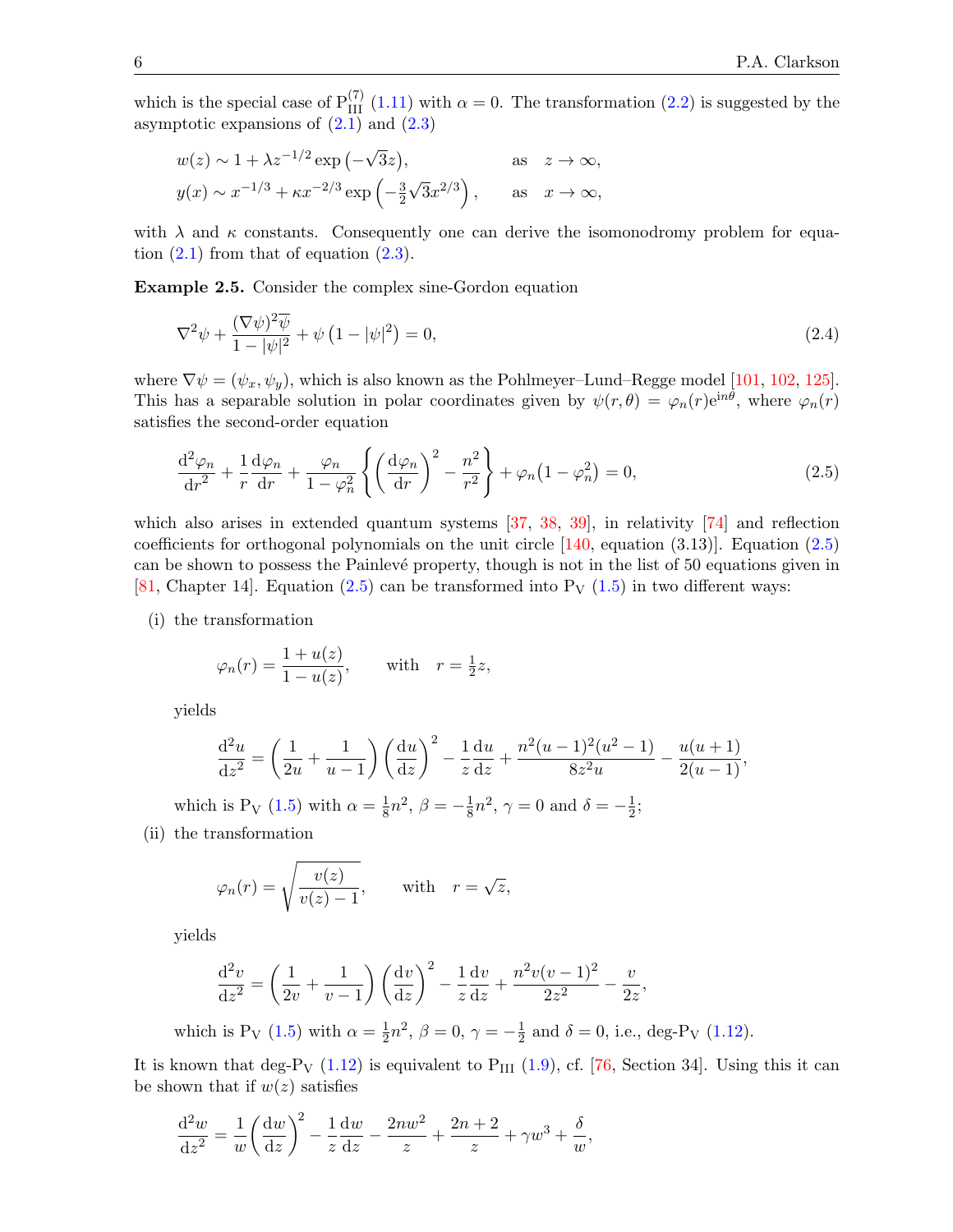which is P<sub>III</sub> [\(1.9\)](#page-1-1) with  $\alpha = -2n$  and  $\beta = 2n + 2$ , then

$$
\varphi_n(r) = \frac{\sqrt{-zw'(z) + zw^2(z) + (2n+1)w(z) + z}}{\sqrt{2z}w(z)}, \quad \text{with} \quad r = z,
$$

satisfies  $(2.5)$ . Consequently solutions of equation  $(2.5)$  can be expressed in terms of solutions of both  $P_{III}$  [\(1.3\)](#page-0-1) and  $P_V$  [\(1.5\)](#page-1-3).

The function  $\varphi_n(r)$  also satisfies the differential-difference equations

$$
\frac{\mathrm{d}\varphi_n}{\mathrm{d}r} + \frac{n}{r}\varphi_n - \left(1 - \varphi_n^2\right)\varphi_{n-1} = 0,\tag{2.6a}
$$

$$
\frac{d\varphi_{n-1}}{dr} - \frac{n-1}{r}\varphi_{n-1} + (1 - \varphi_{n-1}^2)\varphi_n = 0.
$$
 (2.6b)

Solving [\(2.6a\)](#page-6-0) for  $\varphi_{n-1}(r)$  and substituting in [\(2.6b\)](#page-6-1) yields equation [\(2.5\)](#page-5-0), whilst eliminating the derivatives in [\(2.6\)](#page-6-2), after letting  $n \to n+1$  in [\(2.6b\)](#page-6-1), yields the difference equation

$$
\varphi_{n+1} + \varphi_{n-1} = \frac{2n}{r} \frac{\varphi_n}{1 - \varphi_n^2},\tag{2.7}
$$

which is known as the discrete Painlevé II equation [\[108,](#page-18-9) [124,](#page-18-10) [140\]](#page-19-5). If  $n = 1$  then equations [\(2.6\)](#page-6-2) have the solution

$$
\varphi_0(r) = 1,
$$
\n
$$
\varphi_1(r) = \frac{C_1 I_1(r) - C_2 K_1(r)}{C_1 I_0(r) + C_2 K_0(r)},
$$

where  $I_0(r)$ ,  $K_0(r)$ ,  $I_1(r)$  and  $K_1(r)$  are the imaginary Bessel functions and  $C_1$  and  $C_2$  are arbitrary constants. Then one can use  $(2.7)$  to determine  $\varphi_n(r)$ , for  $n = 2, 3, \ldots$  Using this Barashenkov and Pelinovsky [\[20\]](#page-14-0) derive explicit multi-vortex solutions for the complex sine-Gordon equation  $(2.4)$ .

The relationship between solutions of  $(2.5)$  and those of  $P_{III}$   $(1.9)$ , is illustrated in the following theorem.

**Theorem 2.6.** If  $\varphi_n(r)$  satisfies [\(2.5\)](#page-5-0) then  $w_n(r) = \varphi_{n+1}(r)/\varphi_n(r)$  satisfies

$$
\frac{d^2 w_n}{dr^2} = \frac{1}{w_n} \left( \frac{dw_n}{dr} \right)^2 - \frac{1}{r} \frac{dw_n}{dr} - \frac{2n}{r} w_n^2 + \frac{2n+2}{r} + w_n^3 - \frac{1}{w_n},
$$

which is P<sub>III</sub> [\(1.3\)](#page-0-1) with parameters  $\alpha = -2n$  and  $\beta = 2n + 2$ .

**Proof.** See Hisakado [\[79\]](#page-16-5) and Tracy and Widom [\[132\]](#page-19-6).

Example 2.7. In their study of third-order ordinary differential equations, Muğan and Jrad [\[107\]](#page-18-11) show that the equations

<span id="page-7-1"></span>
$$
y^2 \frac{d^3 y}{dx^3} = 4y \frac{dy}{dx} \frac{d^2 y}{dx^2} - 3\left(\frac{dy}{dx}\right)^3 + y^4 \frac{dy}{dx} + 4\kappa \mu x \left(y \frac{dy}{dx} - \kappa y^3\right) - 4\kappa \mu y^2 + 3\mu \frac{dy}{dx},\tag{2.8}
$$

$$
y\frac{d^3y}{dx^3} = 2\frac{dy}{dx}\frac{d^2y}{dx^2} - 2y^2\frac{d^2y}{dx^2} + y^3\frac{dy}{dx} + y^5 + \kappa\left(2\frac{dy}{dx} + xy^3 + y^2\right),\tag{2.9}
$$

$$
y\frac{d^3y}{dx^3} = \frac{dy}{dx}\frac{d^2y}{dx^2} - 2y^3 + \kappa y^2 - \frac{\kappa^2}{12}\left(x\frac{dy}{dx} - y\right),\tag{2.10}
$$

<span id="page-7-0"></span>where  $\kappa$  and  $\mu$  are non-zero constants, have the Painlevé property. In [\[107\]](#page-18-11) see equation (2.67) with  $k_1 = 3\mu$ ,  $k_2 = 0$ , without loss of generality, and  $k_3 = 4\kappa\mu$ ; equation (2.106) with  $k_2 = \kappa$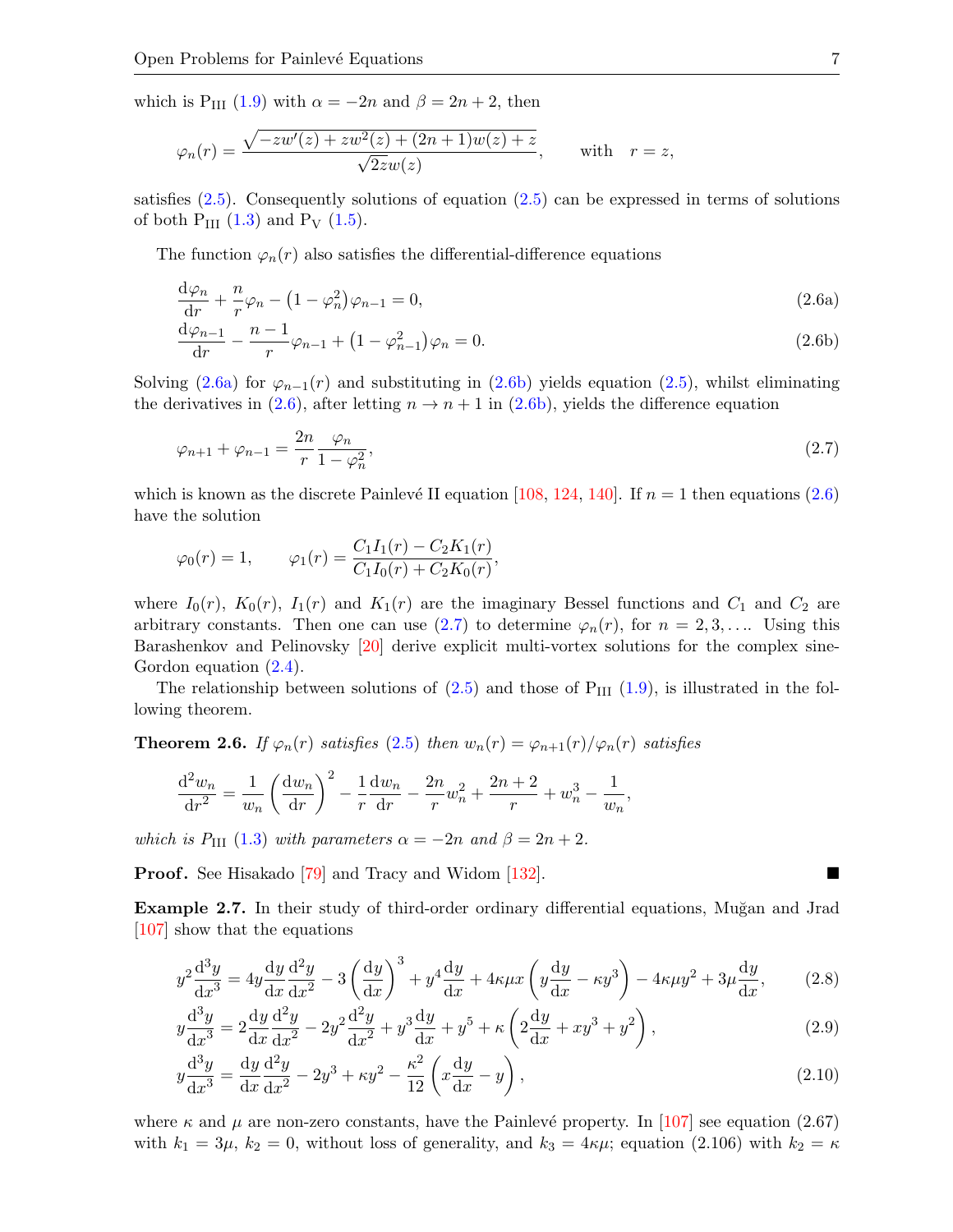and  $k_3 = 0$ , without loss of generality; and equation (4.14) with  $k_1 = \kappa$  and  $k_2 = 0$ , without loss of generality<sup>[1](#page-7-0)</sup>. Levi, Sekera and Winternitz  $[100]$  show that  $(2.8)$ ,  $(2.10)$  and  $(2.10)$  have no symmetries and state that these equations are "candidates for new Painlevé transcendents"; see equations  $(3.3)$ ,  $(3.4)$  and  $(3.4)$  in [\[100\]](#page-17-11). However, we show below, equation  $(2.8)$  can be solved in terms of  $P_{IV}$  [\(1.4\)](#page-0-4) and equation [\(2.9\)](#page-6-6) and [\(2.10\)](#page-6-5) in terms of  $P_{34}$  [\(1.21\)](#page-3-0).

Letting  $y = \frac{1}{x}$ u  $du$  $\frac{d\alpha}{dx}$  in equation [\(2.8\)](#page-6-4) gives the tri-linear equation

$$
\left(\frac{\mathrm{d}u}{\mathrm{d}x}\right)^2 \frac{\mathrm{d}^4 u}{\mathrm{d}x^4} - 4 \frac{\mathrm{d}u}{\mathrm{d}x} \frac{\mathrm{d}^2 u}{\mathrm{d}x^2} \frac{\mathrm{d}^3 u}{\mathrm{d}x^3} + 3 \left(\frac{\mathrm{d}^2 u}{\mathrm{d}x^2}\right)^3 + \left(4\kappa \mu x u \frac{\mathrm{d}u}{\mathrm{d}x} + 3\mu u^2\right) \frac{\mathrm{d}^2 u}{\mathrm{d}x^2} + 4\kappa \mu (\kappa + 1) x \left(\frac{\mathrm{d}u}{\mathrm{d}x}\right)^3 - \mu (4\kappa + 3) u \left(\frac{\mathrm{d}u}{\mathrm{d}x}\right)^2 = 0,
$$

which has the first integral, the bi-linear equation

$$
\left(\frac{\mathrm{d}u}{\mathrm{d}x}\right)\frac{\mathrm{d}^{3}u}{\mathrm{d}x^{3}} = \frac{3}{2}\left(\frac{\mathrm{d}^{2}u}{\mathrm{d}x^{2}}\right)^{2} - \left(2\kappa^{2}\mu x^{2} + K\right)\left(\frac{\mathrm{d}u}{\mathrm{d}x}\right)^{2} - 4\kappa\mu xu\frac{\mathrm{d}u}{\mathrm{d}x} - \frac{3}{2}\mu u^{2},
$$

with K a constant of integration. Since  $\frac{du}{dx} = uy$ , then we obtain the second-order ordinary differential equation

$$
\frac{d^2y}{dx^2} = \frac{3}{2y} \left(\frac{dy}{dx}\right)^2 + \frac{1}{2}y^3 - \left(2\kappa^2 \mu x^2 - K\right)y - 4\kappa \mu x - \frac{3\mu}{2y},
$$

which is the first integral of  $(2.8)$  and is not one of the 50 equations in Ince's list. However, making the transformation

<span id="page-8-0"></span>
$$
y(x) = \frac{\mu^{1/4}}{\kappa^{1/2} w(z)},
$$
  $z = \kappa^{1/2} \mu^{1/4} x,$ 

yields  $P_{IV}$  [\(1.4\)](#page-0-4) with parameters

$$
\alpha = \frac{K}{\kappa \mu^{1/2}}, \qquad \beta = -\frac{1}{2\kappa^2}.
$$

Letting  $y = \frac{1}{x}$ u  $du$  $\frac{d\alpha}{dx}$  in equation [\(2.9\)](#page-6-6) gives the tri-linear equation

$$
u\frac{\mathrm{d}u}{\mathrm{d}x}\frac{\mathrm{d}^4u}{\mathrm{d}x^4} = \left[u\frac{\mathrm{d}^2u}{\mathrm{d}x^2} + \left(\frac{\mathrm{d}u}{\mathrm{d}x}\right)^2\right]\frac{\mathrm{d}^3u}{\mathrm{d}x^3} + 2\kappa u\frac{\mathrm{d}^2u}{\mathrm{d}x^2} + \kappa x\left(\frac{\mathrm{d}u}{\mathrm{d}x}\right)^3 - \kappa u\left(\frac{\mathrm{d}u}{\mathrm{d}x}\right)^2,
$$

which has the first integral

<span id="page-8-1"></span>
$$
\frac{d^3u}{dx^3} + (\kappa x - 3C_1u)\frac{du}{dx} + 2\kappa u = 0,
$$
\n(2.11)

with  $C_1$  a constant of integration. Letting  $u = v + \kappa x / C_1$  gives

$$
\frac{\mathrm{d}^3 v}{\mathrm{d}x^3} - 3C_1 v \frac{\mathrm{d}v}{\mathrm{d}x} = 2\kappa x \frac{\mathrm{d}v}{\mathrm{d}x} + \kappa v.
$$

<sup>&</sup>lt;sup>1</sup>The sign of the last term in  $(2.10)$  has been changed as there is a sign error in [\[107,](#page-18-11) equation (4.14)].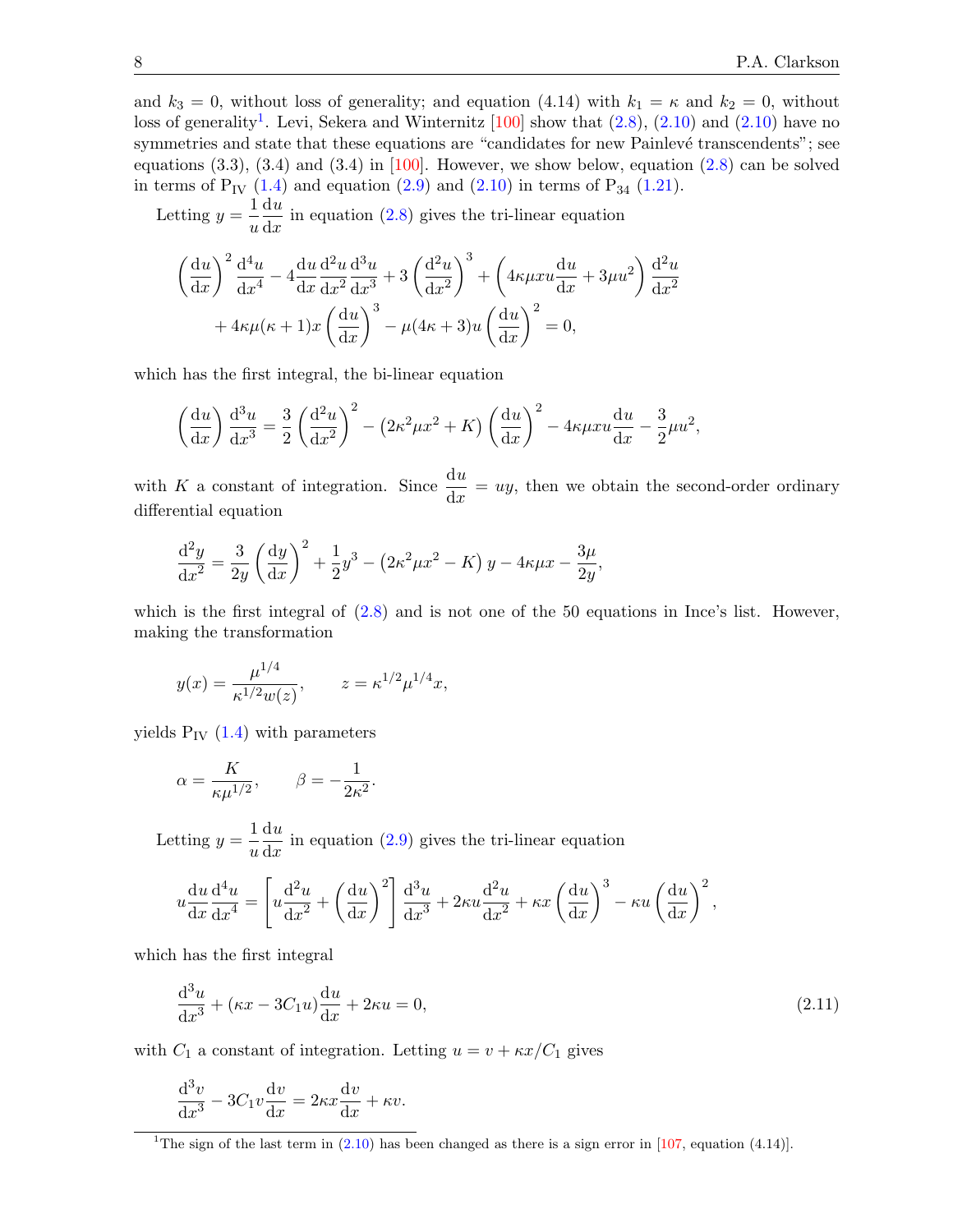Multiplying this by  $v$  and integrating gives

$$
v\frac{d^2v}{dx^2} = \frac{1}{2}\left(\frac{dv}{dx}\right)^2 + C_1v^3 + \kappa xv^2 + C_2,
$$

with  $C_2$  a constant of integration, which is equivalent to  $P_{34}$  [\(1.21\)](#page-3-0), by rescaling the variables if necessary. Due to the relationship between  $P_{34}$  [\(1.21\)](#page-3-0) and  $P_{II}$  [\(1.2\)](#page-0-2) [\[67\]](#page-16-2), solutions of equa-tion [\(2.9\)](#page-6-6) can be expressed in terms of solutions of  $P_{II}$  [\(1.2\)](#page-0-2). Specifically if  $w(z)$  is a solution of  $P_{II}$   $(1.2)$ , then

$$
y(x) = -\kappa^{1/3} \left\{ 2w(z) + \frac{zw(z) + \alpha}{w'(z) + w^2(z)} \right\}, \qquad x = -z/\kappa^{1/3},
$$

where  $' \equiv d/dz$  satisfies [\(2.9\)](#page-6-6).

Letting  $y = \frac{du}{dt}$  $\frac{d\alpha}{dx}$  in equation [\(2.10\)](#page-6-5) and integrating gives the third-order equation

$$
\frac{\mathrm{d}^3 u}{\mathrm{d}x^3} + (24u - \kappa x) \frac{\mathrm{d}u}{\mathrm{d}x} - \frac{\kappa^2 x}{12} = 0,
$$

where the constant of integration has been set to zero, without loss of generality. Then making the transformation

$$
u = -\frac{1}{4}v - \frac{1}{24}\kappa x,
$$

yields

<span id="page-9-0"></span>
$$
\frac{\mathrm{d}^3 v}{\mathrm{d}x^3} = (6v + 2\kappa x)\frac{\mathrm{d}v}{\mathrm{d}x} + \kappa v.
$$
\n(2.12)

Multiplying this by  $v$  and integrating gives

$$
v\frac{\mathrm{d}^2 v}{\mathrm{d}x^2} = \frac{1}{2} \left(\frac{\mathrm{d}v}{\mathrm{d}x}\right)^2 + 2v^3 + \kappa x v^2 + C,
$$

with C a constant of integration, which is equivalent to  $P_{34}$  [\(1.21\)](#page-3-0), by rescaling the variables if necessary.

**Remark 2.8.** We remark that equations  $(2.11)$  and  $(2.12)$ , after rescaling the variables, arise as a scaling reduction of the Korteweg–de Vries equation [\[67\]](#page-16-2) and as a nonclassical reduction of the Boussinesq equation [\[46\]](#page-15-5).

Bureau [\[35\]](#page-15-6) (see also [\[36,](#page-15-7) [40\]](#page-15-8)) has also studied the classification of second order, second degree equations

$$
\left(\frac{\mathrm{d}^2 w}{\mathrm{d}z^2}\right)^2 = F\left(w, \frac{\mathrm{d}w}{\mathrm{d}z}, z\right) + G\left(w, \frac{\mathrm{d}w}{\mathrm{d}z}, z\right) \frac{\mathrm{d}^2 w}{\mathrm{d}z^2},\tag{2.13}
$$

where F and G are rational in w and  $dw/dz$  and locally analytic in z. Cosgrove and Scoufis [\[58\]](#page-16-6) have classified all equations with the Painlevé property for the special case of  $(2.13)$  when  $G \equiv 0$ , i.e.,

$$
\left(\frac{\mathrm{d}^2 w}{\mathrm{d}z^2}\right)^2 = F\left(w, \frac{\mathrm{d}w}{\mathrm{d}z}, z\right),\,
$$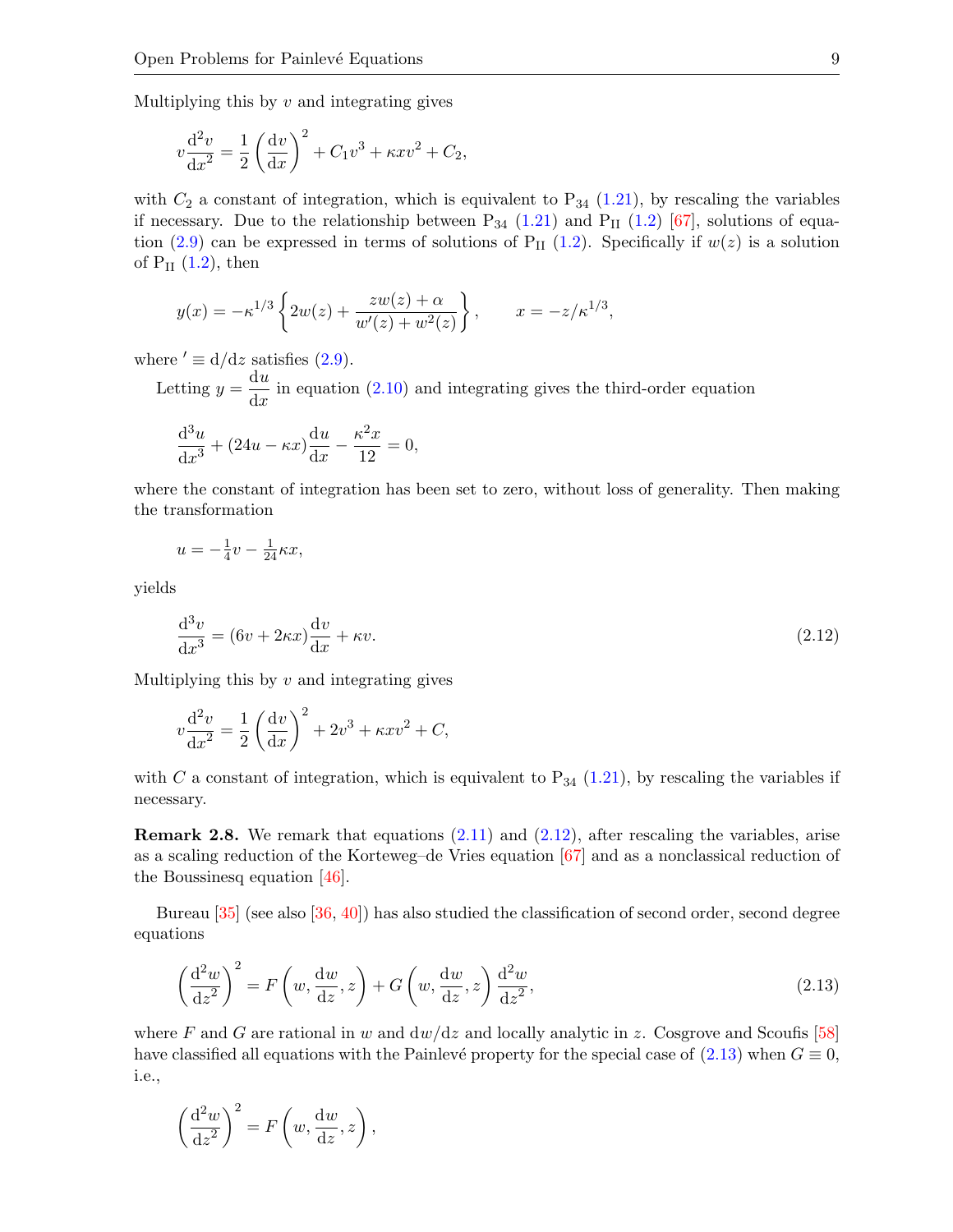where F is rational in w and  $dw/dz$ , locally analytic in z and not a perfect square. Cosgrove and Scoufis  $[58]$  solved the equations with the Painlevé property in terms of the Painlevé transcendents, elliptic functions, and solutions of linear equations, see also [\[53,](#page-15-9) [57,](#page-16-7) [129,](#page-18-12) [130\]](#page-18-13). Cosgrove  $[52]$  classified all equations that are of Painlevé type of the form

$$
\left(\frac{\mathrm{d}^2 w}{\mathrm{d}z^2}\right)^m = F\left(w, \frac{\mathrm{d}w}{\mathrm{d}z}, z\right), \qquad m \ge 3,
$$

where F is rational in w and  $dw/dz$  and locally analytic in z and solved the equations in terms of the first, second and fourth Painlev´e transcendents, elliptic functions, or quadratures.

For various results on classifying classes of second-order ordinary differential equations, including Painlevé equations, see Babich and Bordag  $[12]$ , Bagderina  $[13, 15, 16, 17, 18]$  $[13, 15, 16, 17, 18]$  $[13, 15, 16, 17, 18]$  $[13, 15, 16, 17, 18]$  $[13, 15, 16, 17, 18]$  $[13, 15, 16, 17, 18]$  $[13, 15, 16, 17, 18]$  $[13, 15, 16, 17, 18]$ , Bagderina and Tarkhanov [\[19\]](#page-14-7), Berth and Czichowski [\[22\]](#page-14-8), Hietarinta and Dryuma [\[78\]](#page-16-8), Kamran, Lamb and Shadwick [\[88\]](#page-17-12), Kartak [\[90,](#page-17-13) [91,](#page-17-14) [92,](#page-17-15) [93\]](#page-17-16), Kossovskiy and Zaitsev [\[97\]](#page-17-17), Milson and Valiquette [\[106\]](#page-18-14), Valiquette [\[139\]](#page-19-7) and Yumaguzhin [\[145\]](#page-19-8). Most of these studies are concerned with the invariance of second-order ordinary differential equations of the form

<span id="page-10-0"></span>
$$
\frac{\mathrm{d}^2 w}{\mathrm{d}z^2} = F_3(w, z) \left(\frac{\mathrm{d}w}{\mathrm{d}z}\right)^3 + F_2(w, z) \left(\frac{\mathrm{d}w}{\mathrm{d}z}\right)^2 + F_1(w, z) \frac{\mathrm{d}w}{\mathrm{d}z} + F_0(w, z),
$$

under the point transformations of the form

$$
w = \psi(y, x),
$$
  $z = \phi(y, x),$   $\frac{\partial(\psi, \phi)}{\partial(y, x)} \equiv \frac{\partial \psi}{\partial y} \frac{\partial \phi}{\partial x} - \frac{\partial \psi}{\partial x} \frac{\partial \phi}{\partial y} \neq 0.$ 

Chazy [\[41,](#page-15-11) [42\]](#page-15-12), Garnier [\[75\]](#page-16-9) and Bureau [\[34\]](#page-15-13) have obtained partial results on the classification of ordinary differential equations with the Painlev´e property for third-order equations of the form

<span id="page-10-1"></span>
$$
\frac{\mathrm{d}^3 w}{\mathrm{d}z^3} = F\left(w, \frac{\mathrm{d}w}{\mathrm{d}z}, \frac{\mathrm{d}^2 w}{\mathrm{d}z^2}, z\right),\tag{2.14}
$$

where F is rational in w and its derivatives, and locally analytic in z. Despite the considerable length of these papers, only a very small proportion of the possible equations with the Painlevé property in each class were discovered. Further no new transcendents were discovered, i.e., every equation with the Painlevé property was shown to be solvable in terms of previously known equations, either Painlevé transcendents, elliptic functions or quadratures.

Most of the recent studies of Painlevé classification for third-order equations have concentrated on equations in the *Bureau polynomial class* where the function  $F$  in  $(2.14)$  is polynomial in w and its derivatives, rather than rational. Cosgrove  $[55, 56]$  $[55, 56]$  classified third-order equations of this specific form with the Painlevé property and solved the equations in terms of the Painlevé transcendents, elliptic functions, solutions of linear equations or quadratures; see also [\[14,](#page-14-9) [54\]](#page-15-14).

<span id="page-10-3"></span>**Open Problem 2.9.** Given an ordinary differential equation with the Painlevé property, how do we know whether it can be solved in terms of a Painlevé transcendent?

#### 3 Notation for Painlevé transcendents

Uniquely amongst the functions discussed in the DLMF [\[118\]](#page-18-0), there is no special notation for the Painlevé transcendents, i.e., the solutions of the Painlevé equations. There are several functions in the DLMF whose notation involves P, or a variant, e.g.,  $P_n^{(\alpha,\beta)}(z)$  (Jacobi polynomials),  $P_n(z)$ (Legendre polynomials), and  $\wp(z)$  (Weierstrass elliptic functions). For linear equations, there are a finite number of linearly independent solutions, e.g.,  $Ai(z)$  and  $Bi(z)$  for the Airy equation

<span id="page-10-2"></span>
$$
\frac{\mathrm{d}^2 w}{\mathrm{d}z^2} - zw = 0.
$$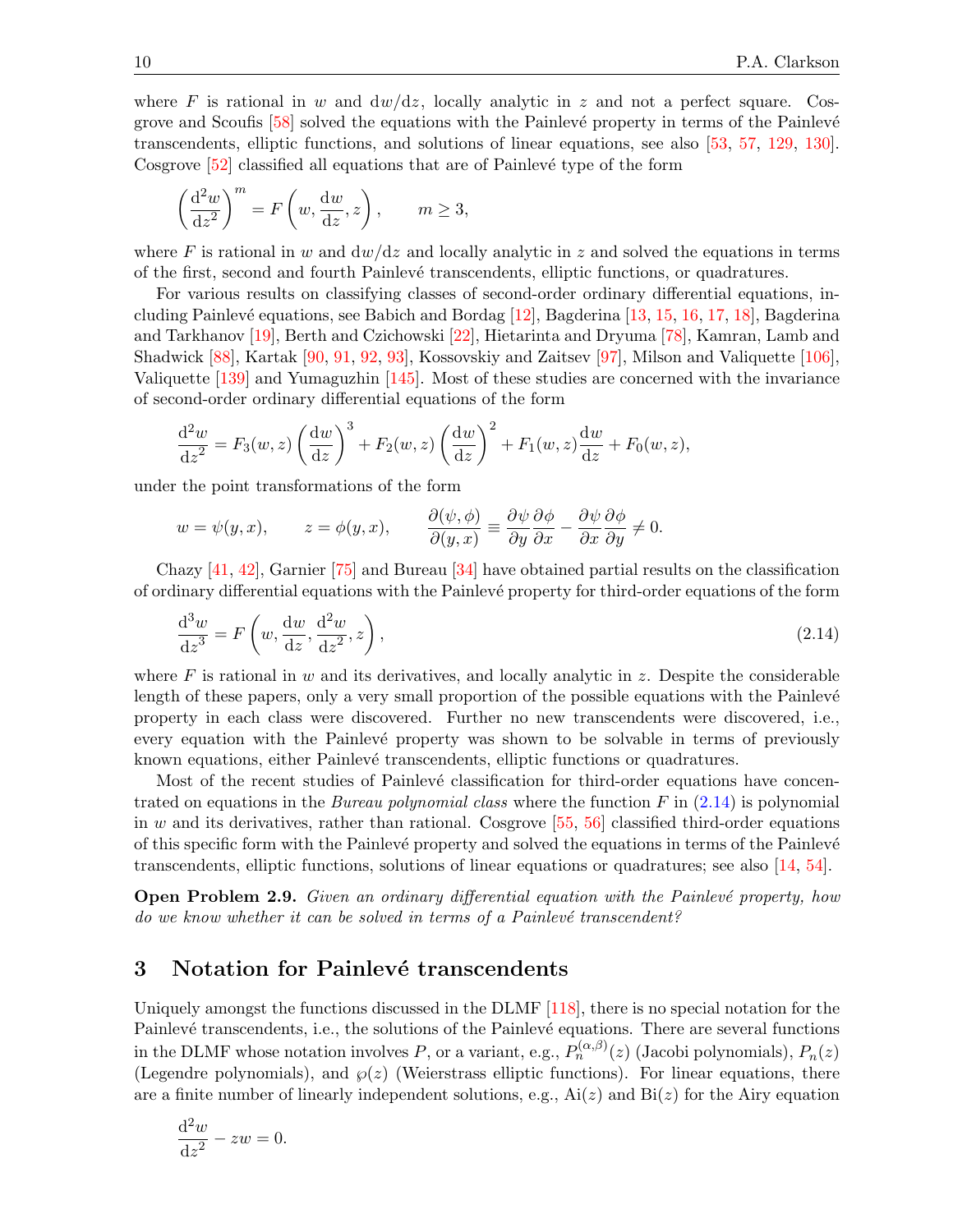However, for nonlinear equations such as the Painlevé equations, the issue of notation is not as simple as there are numerous completely different solutions. Although second-order equations, there don't exist two "representative solutions". What is needed is some agreed notation for the Painlevé transcendents. In fact, unlike the linear case when the set of all solutions is a finite dimensional vector space, the set of all solutions of a Painlevé equation form a transcendental structure (a foliation travelling through a fibre bundle, each fibre of which is described by an affine Dynkin diagram) without any global coordinates which could be used as natural universal markers of the solutions. Such a notation would assist in the classification of properties of Painlevé equations.

For example, there are several different types of solutions of  $P_{II}$  [\(1.2\)](#page-0-2).

- (i) The general solution of  $P_{II}$  is a transcendental function for all values of  $\alpha$  and involves two arbitrary constants.
- (ii) Suppose that  $w_k(z)$  is the solution of P<sub>II</sub> with  $\alpha = 0$ , i.e.,

$$
\frac{\mathrm{d}^2 w_k}{\mathrm{d}z^2} = 2w_k^3 + zw_k,
$$

with the asymptotic behaviour

$$
w_k(z) \sim k \operatorname{Ai}(z), \qquad \text{as} \quad z \to \infty,
$$
\n(3.1)

where k is a real parameter and  $Ai(z)$  is the Airy function, which uniquely determines the solution. This family of solutions has different analytical properties on the real axis and have different asymptotic behaviours as  $z \to -\infty$ , depending on the parameter k.

• If  $|k| < 1$ , then  $w_k(z)$  is the *Ablowitz–Segur solution* [\[4,](#page-14-10) [131\]](#page-19-9), which is pole-free on the real axis and as  $z \to -\infty$  has oscillatory behaviour with algebraic decay given by

$$
w_k(z) = d|z|^{-1/4} \sin\left(\frac{2}{3}|z|^{3/2} - \frac{3}{4}d^2\ln|z| - \theta_0\right) + o(|z|^{-1/4}),\tag{3.2}
$$

where the connection formulae  $d^2(k)$  and  $\theta_0(k)$ , which relate the asymptotic be-haviours [\(3.1\)](#page-10-0) and [\(3.2\)](#page-10-1) as  $z \to \pm \infty$ , are

$$
d^{2}(k) = -\pi^{-1} \ln(1 - k^{2}),
$$
  
\n
$$
\theta_{0}(k) = \frac{3}{2}d^{2} \ln 2 + \arg \{ \Gamma \left( 1 - \frac{1}{2} \mathrm{i} d^{2} \right) \} + \frac{1}{4} \pi [1 - 2 \operatorname{sgn}(k)],
$$

see [\[21,](#page-14-11) [48,](#page-15-15) [63\]](#page-16-12).

• If  $k = \pm 1$  then  $w_k(z)$  is the Hastings–McLeod solution [\[77\]](#page-16-13) which is monotonic, polefree on the real axis and has algebraic growth as  $z \to -\infty$  given by

$$
w_{\pm 1}(z) = \pm \left(\frac{1}{2}|z|\right)^{1/2} + o\left(|z|^{1/2}\right). \tag{3.3}
$$

• If  $|k| > 1$  then  $w_k(z)$  is a singular solution which has infinitely many poles on the negative real axis – see the numerical plot by Fornberg and Weideman  $[70, Fig. 12]$  – and has singular oscillatory behaviour as  $z \to -\infty$  given by

$$
w_k(z) = \frac{\sqrt{|z|}}{\sin\left(\frac{2}{3}|z|^{3/2} + \beta \ln\left(8|z|^{3/2}\right) + \phi\right) + \mathcal{O}\left(|z|^{-3/2}\right)} + \mathcal{O}\left(|z|^{-1}\right),\tag{3.4}
$$

where z bounded away from the singularities appearing in the denominator and the connection formulae  $\beta(k)$  and  $\phi(k)$  are

$$
\beta(k) = \frac{1}{2}\pi^{-1}\ln\left(k^2 - 1\right), \qquad \phi(k) = -\arg\left[\Gamma\left(\frac{1}{2}i\beta\right)\right] + \frac{1}{2}\pi\left[\text{sgn}(k) - 1\right],
$$

see [\[29,](#page-14-12) [89\]](#page-17-18).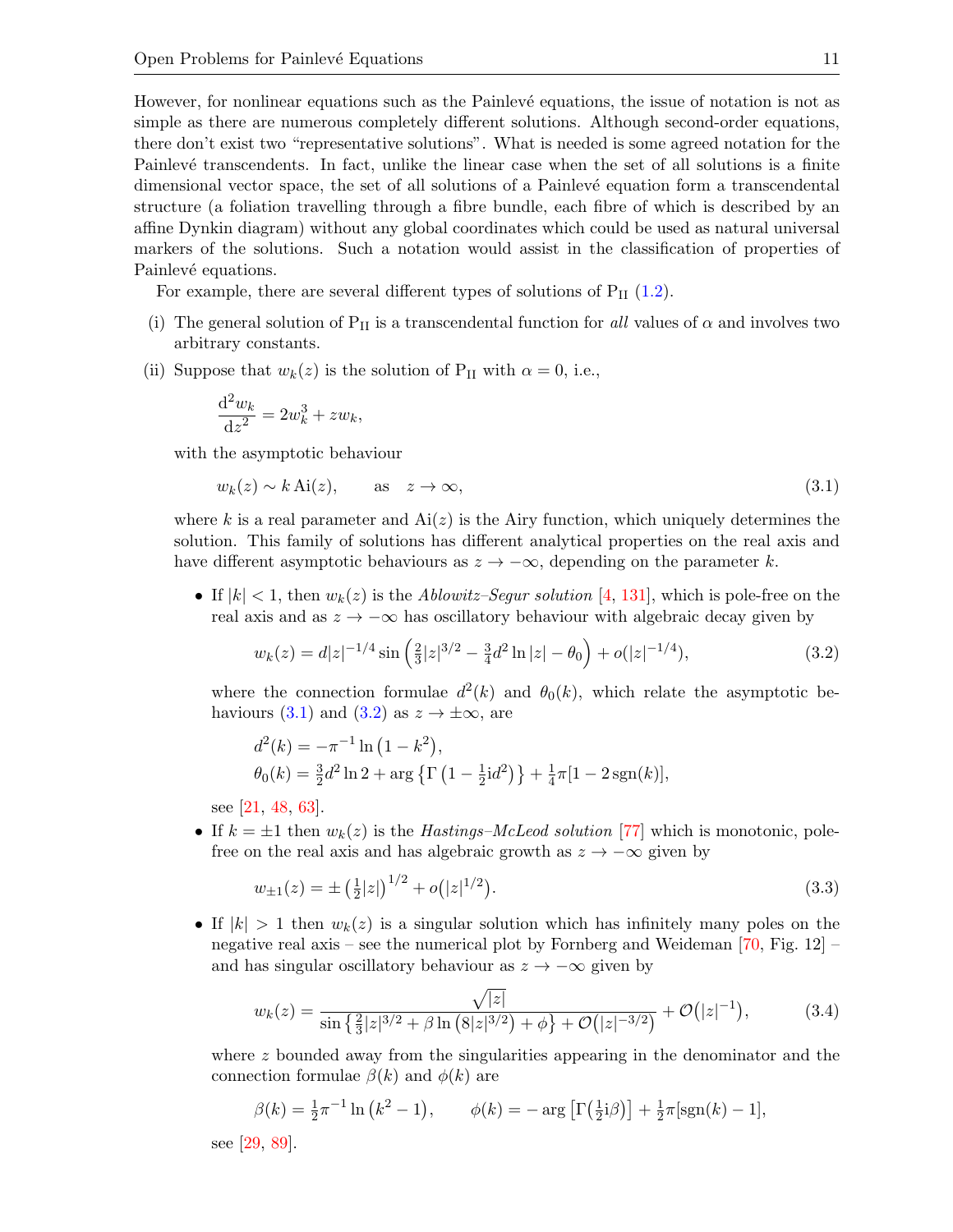- Bothner [\[28\]](#page-14-13) discusses the transition from the Ablowitz–Segur solution [\(3.2\)](#page-10-1) and the singular solution [\(3.4\)](#page-10-2) to the Hastings–McLeod solution [\(3.3\)](#page-10-3) as  $z \to -\infty$  and  $|k| \to 1$ . The transition asymptotics are expressed in terms of the Jacobi elliptic functions.
- The case when  $k = i\kappa$ , with  $\kappa \in \mathbb{R}$ , in the boundary condition [\(3.1\)](#page-10-0), known as the pure imaginary Ablowitz–Segur solution, is discussed by Its and Kapaev [\[82\]](#page-17-19).
- Bogatskiy, Claeys and Its [\[25\]](#page-14-14) extended these results to discuss *complex Ablowitz* Segur solutions in the case when  $k \in \mathbb{C}$ .
- (iii) For P<sub>II</sub> with  $\alpha \neq 0$ , there are analogs of the Ablowitz–Segur and Hastings–McLeod solutions, known as the quasi-Ablowitz–Segur solution and the quasi-Hastings–McLeod solution  $[43, 59, 60]$  $[43, 59, 60]$  $[43, 59, 60]$  $[43, 59, 60]$  $[43, 59, 60]$ ; see also  $[49, 70, 72, 134]$  $[49, 70, 72, 134]$  $[49, 70, 72, 134]$  $[49, 70, 72, 134]$  $[49, 70, 72, 134]$  $[49, 70, 72, 134]$ . There is an extensive literature regarding the asymp-totics for P<sub>II</sub> [\(1.2\)](#page-0-2) when  $\alpha = 0$ . There are significantly fewer asymptotic results in the case when  $\alpha \neq 0$ . Further, whilst the Ablowitz–Segur and Hastings–McLeod solutions have exponential decay as  $z \to \infty$  given by [\(3.1\)](#page-10-0), when  $\alpha \neq 0$  then the solutions only have algebraic decay given by

$$
w(z; \alpha) \sim -\alpha/z
$$
, as  $z \to \infty$ .

For the quasi-Ablowitz–Segur solution when  $\alpha \in \left(-\frac{1}{2}\right)$  $\frac{1}{2}, \frac{1}{2}$  $(\frac{1}{2})$ , there exists a one-parameter family of real solutions  $w(z)$  for  $k \in (-\cos(\pi \alpha), \cos(\pi \alpha))$  with the following properties:

$$
w(z) = B(z; \alpha) + k \operatorname{Ai}(z) [1 + \mathcal{O}(z^{-3/4})],
$$
 as  $z \to \infty$ ,

and

$$
w(z) = d|z|^{-1/4} \cos\left(\frac{2}{3}|z|^{3/2} - \frac{3}{4}d^2\ln|z| + \phi\right) + \mathcal{O}(|z|^{-1}), \quad \text{as} \quad z \to -\infty,
$$

where  $Ai(z)$  is the Airy function and  $B(z; \alpha)$  is given by

$$
B(z; \alpha) \sim \frac{\alpha}{z} \sum_{n=0}^{\infty} \frac{a_n}{z^{3n}},
$$

with coefficients  $a_n$  which are uniquely determined by the recurrence relation

$$
a_{n+1} = (3n+1)(3n+2)a_n - 2\alpha^2 \sum_{j,k,\ell=0}^n a_j a_k a_\ell, \qquad a_0 = 1.
$$

The connection formulas are given by

$$
d(k) = \pi^{-1/2} \sqrt{-\ln(\cos^2(\pi \alpha) - k^2)},
$$
  
 
$$
\phi(k) = -\frac{3}{2}d^2 \ln 2 + \arg \Gamma(\frac{1}{2}id^2) - \frac{1}{4}\pi - \arg(-\sin(\pi \alpha) - k i),
$$

see Dai and Hu [\[59,](#page-16-15) [60\]](#page-16-16). For the quasi-Hastings–McLeod solution, Claeys, Kuijlaars and Vanlessen [\[43\]](#page-15-16) show that there exists a unique solution which is pole-free on the real axis with the asymptotic behaviours

$$
w(z) \sim -\alpha/z, \qquad z \to +\infty,
$$
  

$$
w(z) \sim \sqrt{\frac{1}{2}|z|}, \qquad z \to -\infty;
$$

see also [\[59,](#page-16-15) [60\]](#page-16-16).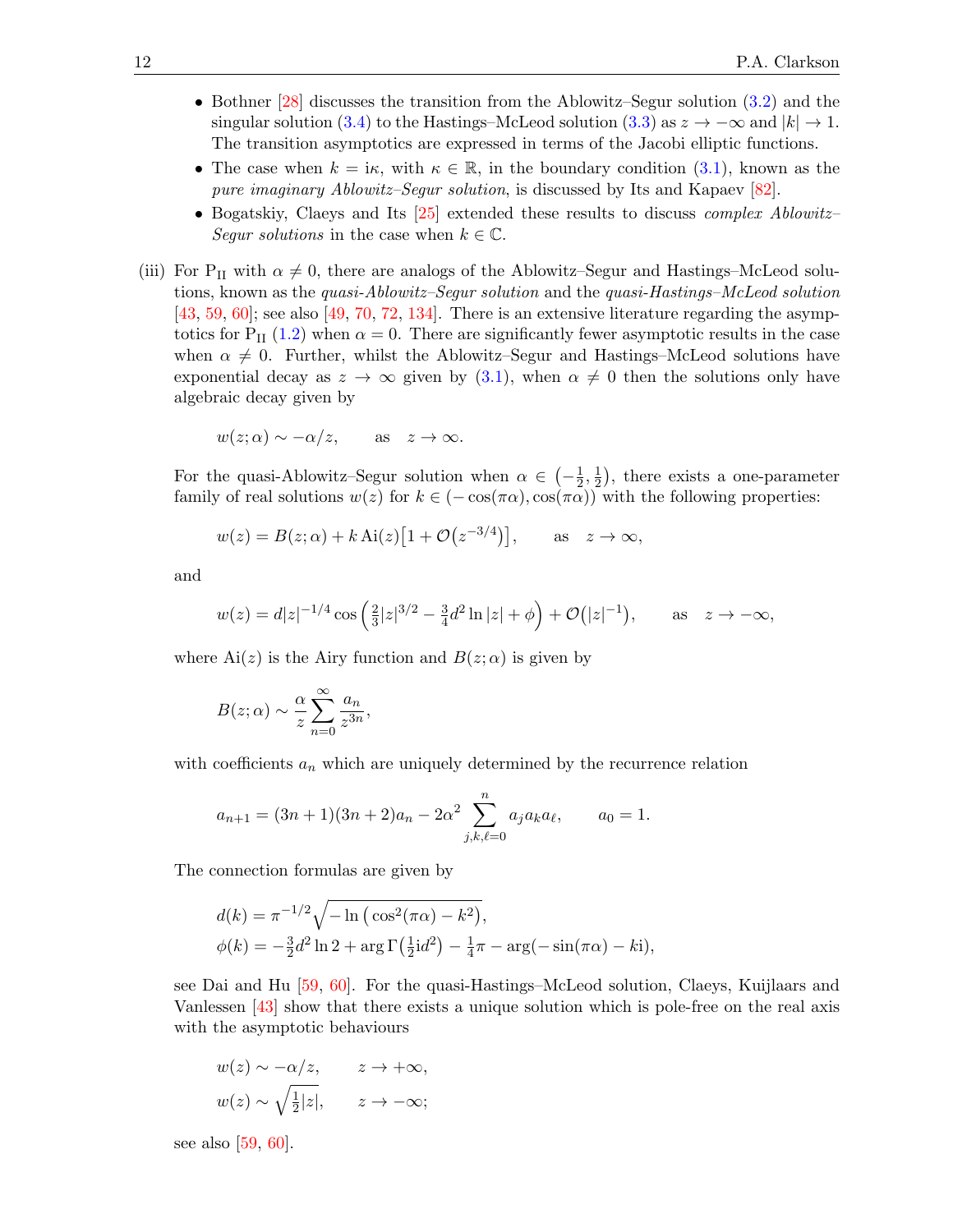(iv) Special function solutions of P<sub>II</sub> arise if and only if  $\alpha = n + \frac{1}{2}$  $\frac{1}{2}$ , with  $n \in \mathbb{Z}$ , which involve one arbitrary constant [\[73\]](#page-16-18). These are expressed in terms of the  $n \times n$  Wronskian determinant

$$
\tau_n(z;\vartheta)=\det\left[\frac{\mathrm{d}^{j+k}}{\mathrm{d}z^{j+k}}\varphi(z;\vartheta)\right]_{j,k=0}^{n-1},\qquad n\ge 1,
$$

where

$$
\varphi(z;\vartheta) = \cos(\vartheta) \operatorname{Ai}(\zeta) + \sin(\vartheta) \operatorname{Bi}(\zeta), \qquad \zeta = -2^{-1/3}z,
$$

with  $\text{Ai}(\zeta)$  and  $\text{Bi}(\zeta)$  the Airy functions and  $\vartheta$  an arbitrary constant; see also the recent studies [\[45,](#page-15-18) [61\]](#page-16-19).

(v) Rational solutions of P<sub>II</sub> exist if and only if  $\alpha = n$ , with  $n \in \mathbb{Z}$ , which involve no arbitrary constants [\[141,](#page-19-11) [143\]](#page-19-12). These solutions are expressed in terms of polynomials  $Q_n(z)$  of degree 1  $\frac{1}{2}n(n+1)$ , now known as the *Yablonskii–Vorob'ev polynomials*, which are defined through the recurrence relation (a second-order, bilinear differential-difference equation)

$$
Q_{n+1}Q_{n-1} = zQ_n^2 - 4\left[Q_n\frac{\mathrm{d}^2Q_n}{\mathrm{d}z^2} - \left(\frac{\mathrm{d}Q_n}{\mathrm{d}z}\right)^2\right],
$$

with  $Q_0(z) = 1$  and  $Q_1(z) = z$ . Clarkson and Mansfield [\[47\]](#page-15-19) investigated the locations of the roots of the Yablonskii–Vorob'ev polynomials in the complex plane and showed that these roots have a very regular, approximately triangular structure; the term "approximate" is used since the patterns are not exact triangles as the roots lie on arcs rather than straight lines. Bertola and Bothner [\[24\]](#page-14-15) and Buckingham and Miller [\[32,](#page-15-20) [33\]](#page-15-21) have studied the Yablonskii–Vorob'ev polynomials  $Q_n(z)$  in the limit as  $n \to \infty$  and shown that the roots lie in a "triangular region" with elliptic sides which meet with interior angle  $\frac{2}{5}\pi$ .

(vi) There exist tronquée and tri-tronquée solutions of  $P_{II}$ , which are pole-free in sectors of the complex plane [\[30,](#page-15-22) [31\]](#page-15-23); see also [\[23,](#page-14-16) [80,](#page-17-20) [85,](#page-17-21) [86,](#page-17-22) [105,](#page-17-23) [111\]](#page-18-15).

**Open Problem 3.1.** Develop a notation for the Painlevé transcendents which takes into account the wide variety of solutions the Painlevé equations have.

### 4 Numerical solution of Painlevé equations

Numerical analysis of the Painlevé equations presents novel challenges: in particular, in contrast to the classical special functions, where the linearity of the equations greatly simplifies the situation, each problem for the nonlinear Painlevé equations arises essentially anew. Ideally what is needed is reliable, easy to use software to compute numerically the solutions of the Painlevé equations. On the other hand, Painlevé transcendents, being solutions of *integrable* nonlinear equations, have much global information available about them. The software should be in the form of a living document where new numerical problems can be addressed by a pool of experts as they arise, as well as providing access to existing software. At the technical level, how does one combine asymptotic information about the solutions obtained from the Riemann– Hilbert problem, together with efficient numerical codes in order to compute the solution  $w(z)$  at finite values of  $z$ ? A comprehensive analysis presents many challenges, conceptual, philosophical and technical.

<span id="page-13-2"></span><span id="page-13-0"></span>Deift [\[62\]](#page-16-20) wrote:

<span id="page-13-1"></span>Writing useful numerical software for such nonlinear equations  $[i.e., the Painlevé$ equations] presents many challenges, conceptual, philosophical and technical. Without the help of linearity, it is not at all clear how to select a broad enough class of "representative problems".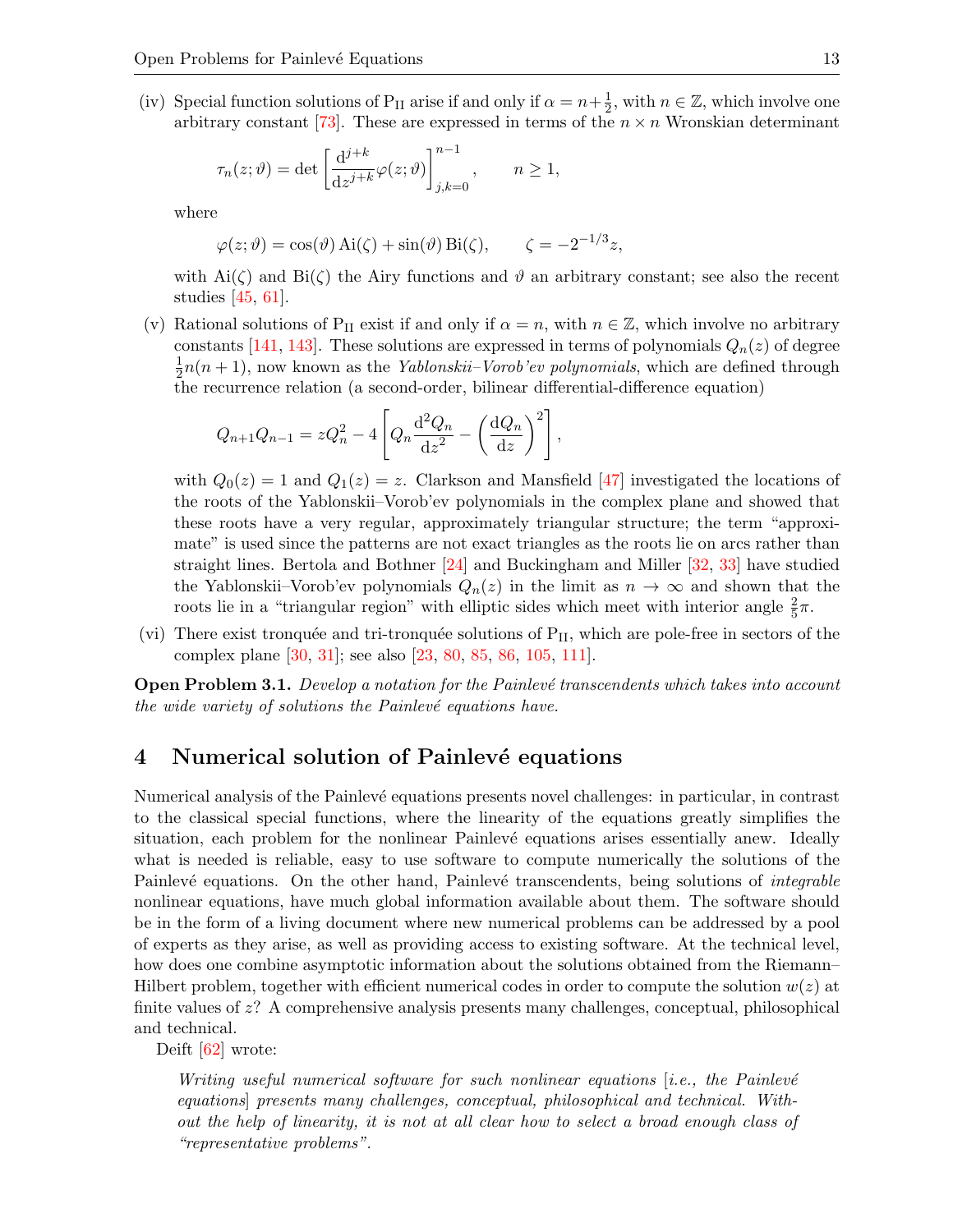<span id="page-14-19"></span><span id="page-14-10"></span>Numerical simulations of the Painlevé equations given in  $[44, 45]$  $[44, 45]$  were obtained using MAPLE using the DEplot command with option method=dverk78, which finds a numerical solution using a seventh-eighth order continuous Runge–Kutta method. This is relatively simple to use, gives plots of solutions quickly with accuracy better than the human eye can detect, and generally works fine for initial value problems.

<span id="page-14-22"></span><span id="page-14-21"></span><span id="page-14-20"></span>Some recent numerical computations of Painlevé equations include: a pole field solver using Padé approximations [\[65,](#page-16-21) [66,](#page-16-22) [69,](#page-16-23) [70,](#page-16-14) [71,](#page-16-24) [126,](#page-18-16) [127\]](#page-18-17); numerical Riemann–Hilbert problems [\[119,](#page-18-18) [120,](#page-18-19) [122,](#page-18-20) [121,](#page-18-21) [133,](#page-19-13) [142\]](#page-19-14); Fredholm determinants [\[26,](#page-14-17) [27\]](#page-14-18); Pad´e approximations [\[110,](#page-18-22) [112,](#page-18-23) [144\]](#page-19-15); pole elimination  $[5, 6, 7, 8, 9, 10, 11]$  $[5, 6, 7, 8, 9, 10, 11]$  $[5, 6, 7, 8, 9, 10, 11]$  $[5, 6, 7, 8, 9, 10, 11]$  $[5, 6, 7, 8, 9, 10, 11]$  $[5, 6, 7, 8, 9, 10, 11]$  $[5, 6, 7, 8, 9, 10, 11]$  $[5, 6, 7, 8, 9, 10, 11]$  $[5, 6, 7, 8, 9, 10, 11]$  $[5, 6, 7, 8, 9, 10, 11]$  $[5, 6, 7, 8, 9, 10, 11]$  $[5, 6, 7, 8, 9, 10, 11]$ ; a multidomain spectral method  $[96]$ .

#### <span id="page-14-23"></span>Open Problem 4.1.

- <span id="page-14-24"></span>• The Runge–Kutta method, and variants, are standard ODE solvers. Can we do better for integrable equations such as the Painlevé equations?
- <span id="page-14-25"></span><span id="page-14-1"></span>• Painlevé equations are "integrable" and solvable by the isomonodromy method through an associated Riemann–Hilbert problem. How can we use this in the development of software for studying the Painlevé equations numerically?
- <span id="page-14-9"></span><span id="page-14-2"></span> $\bullet$  It is well known that there are discrete Painlevé equations, which are integrable discrete  $equations that tend to the associated Painlevé equations in an appropriate continuum limit.$ Should we use a "integrable discretization" of the Painlevé equations?

### <span id="page-14-3"></span>5 Classification of properties of Painlevé equations

<span id="page-14-6"></span><span id="page-14-5"></span><span id="page-14-4"></span>The Painlevé equations are known to have a cornucopia of properties such as: a Hamiltonian representation; exact solutions (rational solutions, algebraic solutions, solutions in terms of classical special solutions); Bäcklund transformations (which relate two solutions of a Painlevé equation); associated isomonodromy problems (which are Lax pairs that express the Painlevé equation as the compatibility of two linear systems); and asymptotic approximations in the complex plane, with associated connection formulae relating the asymptotics. For details see [\[44,](#page-15-0) [50,](#page-15-24) [68,](#page-16-0) [76,](#page-16-1) [83,](#page-17-0) [87,](#page-17-25) [109\]](#page-18-24) and the references therein.

<span id="page-14-11"></span><span id="page-14-7"></span><span id="page-14-0"></span>Open Problem 5.1. A complete classification and a unifying structure for these properties is needed as the presently known results are rather fragmentary and non-systematic.

#### <span id="page-14-8"></span>Acknowledgments

<span id="page-14-16"></span><span id="page-14-15"></span>I would like to thank Mark Ablowitz, Andrew Bassom, Chris Cosgrove, Alfredo Dea˜no, Percy Deift, Marco Fasondini, Bengt Fornberg, David Gómez-Ullate, Rod Halburd, Andrew Hone, Alexander Its, Kerstin Jordaan, Nalini Joshi, Erik Koelink, Martin Kruskal, Ana Loureiro, Elizabeth Mansfield, Marta Mazzocco, Bryce McLeod, Peter Miller, Walter Van Assche, and André Weideman for their helpful comments and illuminating discussions.

#### <span id="page-14-17"></span><span id="page-14-14"></span>References

- <span id="page-14-18"></span>[1] Ablowitz M.J., Clarkson P.A., Solitons, nonlinear evolution equations and inverse scattering, London Mathematical Society Lecture Note Series, Vol. 149, [Cambridge University Press,](https://doi.org/10.1017/CBO9780511623998) Cambridge, 1991.
- <span id="page-14-13"></span>[2] Ablowitz M.J., Ramani A., Segur H., Nonlinear evolution equations and ordinary differential equations of Painlevé type, [Lett. Nuovo Cimento](https://doi.org/10.1007/BF02824479) 23 (1978), 333-338.
- <span id="page-14-12"></span>[3] Ablowitz M.J., Ramani A., Segur H., A connection between nonlinear evolution equations and ordinary differential equations of P-type. I, [J. Math. Phys.](https://doi.org/10.1063/1.524491) 21 (1980), 715–721.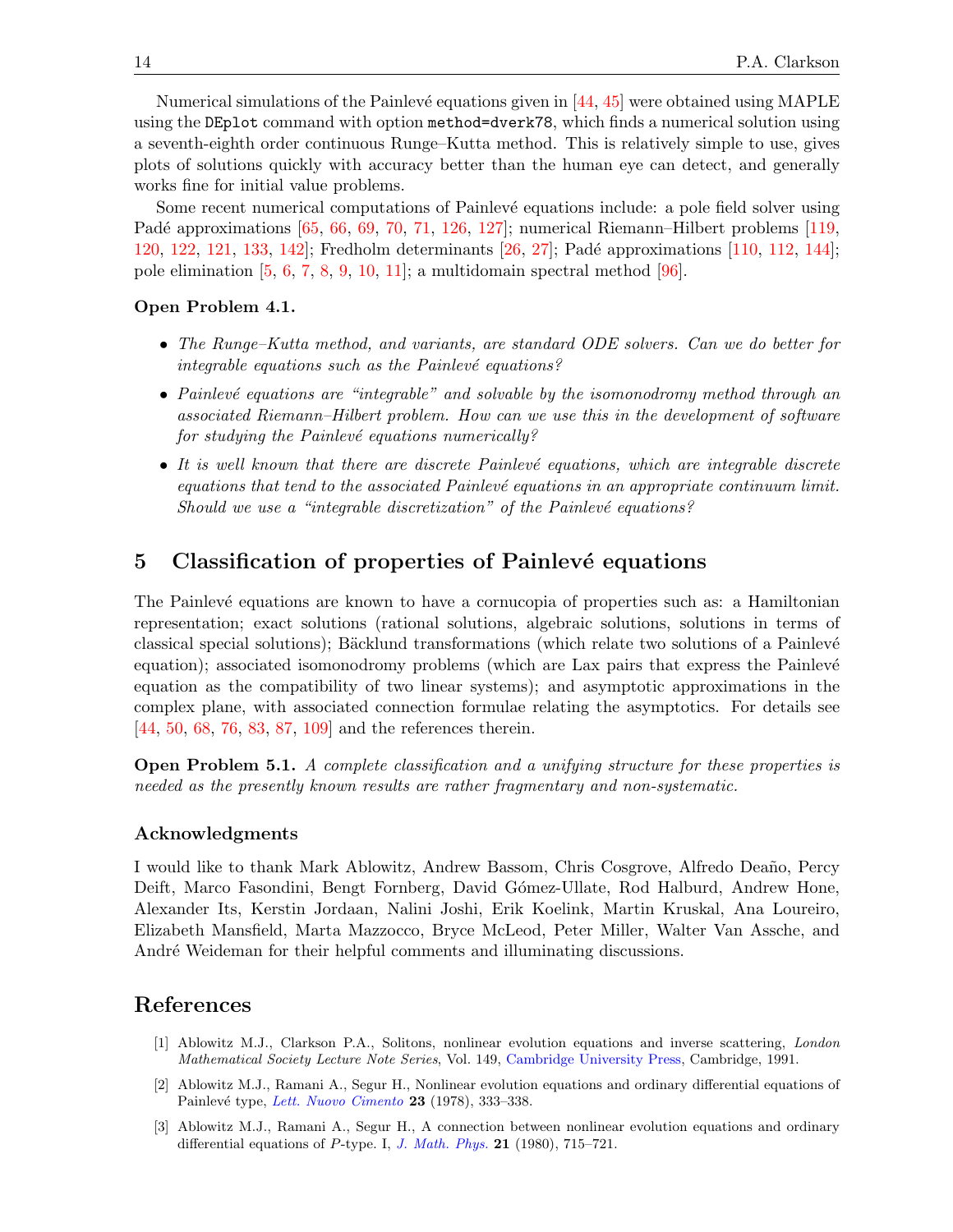- <span id="page-15-22"></span>[4] Ablowitz M.J., Segur H., Exact linearization of a Painlevé transcendent, *[Phys. Rev. Lett.](https://doi.org/10.1103/PhysRevLett.38.1103)* **38** (1977), 1103– 1106.
- <span id="page-15-23"></span>[5] Abramov A.A., Yukhno L.F., Numerical solution of the Cauchy problem for Painlevé III, *[Differ. Equ.](https://doi.org/10.1134/S0012266112070026)* 48 (2012), 909–918.
- <span id="page-15-20"></span>[6] Abramov A.A., Yukhno L.F., Numerical solution of the Cauchy problem for the Painlevé I and II equations, [Comput. Math. Math. Phys.](https://doi.org/10.1134/S0965542512030025) 52 (2012), 321–329.
- <span id="page-15-21"></span>[7] Abramov A.A., Yukhno L.F., Numerical solution of the Painlevé IV equation, *[Comput. Math. Math. Phys.](https://doi.org/10.1134/S0965542512110036)* 52 (2012), 1565–1573.
- <span id="page-15-13"></span><span id="page-15-6"></span>[8] Abramov A.A., Yukhno L.F., A method for the numerical solution of the Painlevé equations, [Comput.](https://doi.org/10.1134/S0965542513050023) [Math. Math. Phys.](https://doi.org/10.1134/S0965542513050023) 53 (2013), 540–563.
- [9] Abramov A.A., Yukhno L.F., Numerical solution of the Painlevé V equation, [Comput. Math. Math. Phys.](https://doi.org/10.1134/S0965542513010028) 53 (2013), 44–56.
- <span id="page-15-7"></span><span id="page-15-2"></span>[10] Abramov A.A., Yukhno L.F., Numerical solution of the Painlevé VI equation, [Comput. Math. Math. Phys.](https://doi.org/10.1134/S0965542513020024) 53 (2013), 180–193.
- <span id="page-15-3"></span>[11] Abramov A.A., Yukhno L.F., A method for calculating the Painlevé transcendents, [Appl. Numer. Math.](https://doi.org/10.1016/j.apnum.2014.05.002) 93 (2015), 262–269.
- [12] Babich M.V., Bordag L.A., Projective differential geometrical structure of the Painlevé equations, [J. Dif](https://doi.org/10.1006/jdeq.1999.3628)[ferential Equations](https://doi.org/10.1006/jdeq.1999.3628) 157 (1999), 452–485.
- <span id="page-15-4"></span>[13] Bagderina Yu.Yu., Equivalence of the ordinary differential equations  $y'' = R(x, y)y'^2 + 2Q(x, y)y' + P(x, y)$ , [Differ. Equ.](https://doi.org/10.1134/S0012266107050035) 43  $(2007)$ , 595–604.
- <span id="page-15-8"></span>[14] Bagderina Yu.Yu., Equivalence of third-order ordinary differential equations to Chazy equations I–XIII, [Stud. Appl. Math.](https://doi.org/10.1111/j.1467-9590.2008.00400.x) 120 (2008), 293–332.
- <span id="page-15-11"></span>[15] Bagderina Yu.Yu., Invariants of a family of scalar second-order ordinary differential equations, [J. Phys. A:](https://doi.org/10.1088/1751-8113/46/29/295201) [Math. Theor.](https://doi.org/10.1088/1751-8113/46/29/295201) 46 (2013), 295201, 36 pages.
- <span id="page-15-12"></span>[16] Bagderina Yu.Yu., Equivalence of second-order ODEs to equations of first Painlevé equation type,  $Ufa$ *[Math. J.](https://doi.org/10.13108/2015-7-1-19)* **7** (2015), 19–30.
- <span id="page-15-16"></span>[17] Bagderina Yu.Yu., Equivalence of second-order ordinary differential equations to Painlevé equations, [Theo](https://doi.org/10.4213/tmf8657)[ret. and Math. Phys.](https://doi.org/10.4213/tmf8657)  $182$  (2015), 211–230.
- <span id="page-15-0"></span>[18] Bagderina Yu.Yu., Invariants of a family of scalar second-order ordinary differential equations for Lie symmetries and first integrals, [J. Phys. A: Math. Theor.](https://doi.org/10.1088/1751-8113/49/15/155202) **49** (2016), 155202, 32 pages.
- <span id="page-15-18"></span>[19] Bagderina Yu.Yu., Tarkhanov N.N., Solution of the equivalence problem for the third Painlevé equation. [J. Math. Phys.](https://doi.org/10.1063/1.4905383) 56 (2015), 013507, 15 pages.
- <span id="page-15-5"></span>[20] Barashenkov I.V., Pelinovsky D.E., Exact vortex solutions of the complex sine-Gordon theory on the plane, [Phys. Lett. B](https://doi.org/10.1016/S0370-2693(98)00841-7) 436 (1998), 117–124.
- [21] Bassom A.P., Clarkson P.A., Law C.K., McLeod J.B., Application of uniform asymptotics to the second Painlevé transcendent, [Arch. Rational Mech. Anal.](https://doi.org/10.1007/s002050050105) 143 (1998), 241–271, [arXiv:solv-int/9609005.](https://arxiv.org/abs/solv-int/9609005)
- <span id="page-15-19"></span>[22] Berth M., Czichowski G., Using invariants to solve the equivalence problem for ordinary differential equations, [Appl. Algebra Engrg. Comm. Comput.](https://doi.org/10.1007/s002000000050) 11 (2001), 359–376.
- <span id="page-15-15"></span>[23] Bertola M., On the location of poles for the Ablowitz–Segur family of solutions to the second Painlevé equation, [Nonlinearity](https://doi.org/10.1088/0951-7715/25/4/1179) 25 (2012), 1179–1185, [arXiv:1203.2988.](https://arxiv.org/abs/1203.2988)
- <span id="page-15-17"></span>[24] Bertola M., Bothner T., Zeros of large degree Vorob'ev–Yablonski polynomials via a Hankel determinant identity, [Int. Math. Res. Not.](https://doi.org/10.1093/imrn/rnu239) 2015 (2015), 9330–9399, [arXiv:1401.1408.](https://arxiv.org/abs/1401.1408)
- <span id="page-15-24"></span>[25] Bogatskiy A., Claeys T., Its A., Hankel determinant and orthogonal polynomials for a Gaussian weight with a discontinuity at the edge, *[Comm. Math. Phys.](https://doi.org/10.1007/s00220-016-2691-y)* **347** (2016),  $127-162$ ,  $arXiv:1507.01710$ .
- <span id="page-15-1"></span>[26] Bornemann F., On the numerical evaluation of distributions in random matrix theory: a review, Markov Process. Related Fields 16 (2010), 803–866, [arXiv:0904.1581.](https://arxiv.org/abs/0904.1581)
- <span id="page-15-10"></span>[27] Bornemann F., On the numerical evaluation of Fredholm determinants, *[Math. Comp.](https://doi.org/10.1090/S0025-5718-09-02280-7)* **79** (2010), 871–915, [arXiv:0804.2543.](https://arxiv.org/abs/0804.2543)
- <span id="page-15-9"></span>[28] Bothner T., Transition asymptotics for the Painlevé II transcendent, [Duke Math. J.](https://doi.org/10.1215/00127094-3714650)  $166$  (2017), 205–324, [arXiv:1502.03402.](https://arxiv.org/abs/1502.03402)
- <span id="page-15-14"></span>[29] Bothner T., Its A., The nonlinear steepest descent approach to the singular asymptotics of the second Painlevé transcendent, *[Phys. D](https://doi.org/10.1016/j.physd.2012.02.014)* 241 (2012), 2204–2225.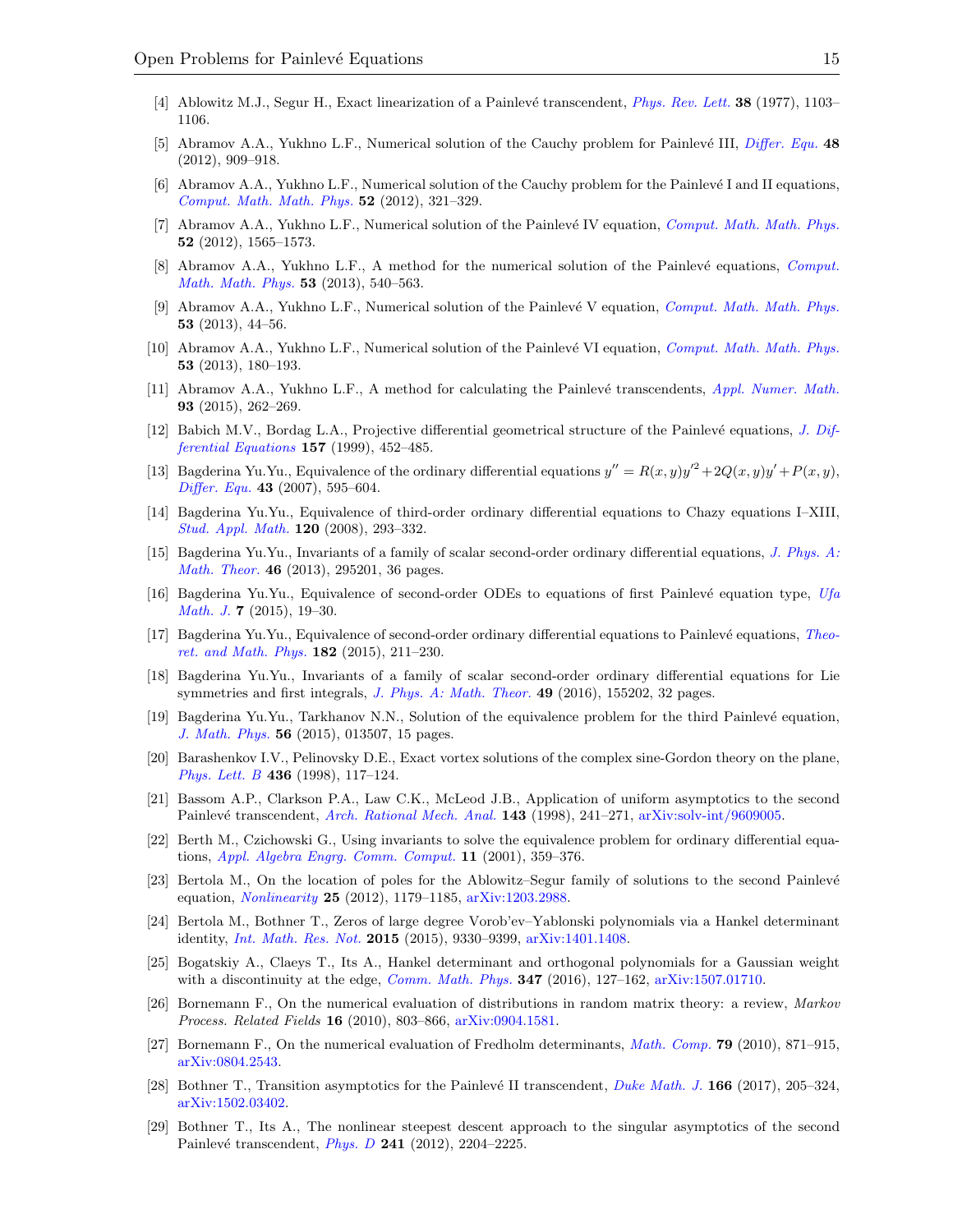- <span id="page-16-10"></span>[30] Boutroux P., Recherches sur les transcendantes de M. Painlevé et l'étude asymptotique des équations différentielles du second ordre, Ann. Sci. École Norm. Sup.  $(3)$  30 (1913), 265–375.
- <span id="page-16-11"></span>[31] Boutroux P., Recherches sur les transcendantes de M. Painlevé et l'étude asymptotique des équations différentielles du second ordre (suite), Ann. Sci. École Norm. Sup.  $(3)$  31 (1914), 99–159.
- <span id="page-16-7"></span><span id="page-16-6"></span>[32] Buckingham R.J., Miller P.D., Large-degree asymptotics of rational Painlevé-II functions: noncritical behaviour, [Nonlinearity](https://doi.org/10.1088/0951-7715/27/10/2489) 27 (2014), 2489–2578, [arXiv:1310.2276.](https://arxiv.org/abs/1310.2276)
- <span id="page-16-15"></span>[33] Buckingham R.J., Miller P.D., Large-degree asymptotics of rational Painlevé-II functions: critical behaviour, *[Nonlinearity](https://doi.org/10.1088/0951-7715/28/6/1539)* 28 (2015), 1539-1596, [arXiv:1406.0826.](https://arxiv.org/abs/1406.0826)
- [34] Bureau F.J., Differential equations with fixed critical points, [Ann. Mat. Pura Appl. \(4\)](https://doi.org/10.1007/BF02410054) 64 (1964), 229-364.
- <span id="page-16-16"></span>[35] Bureau F.J., Équations différentielles du second ordre en Y et du second degré en Y dont l'intégrale générale est à points critiques fixes, Ann. Mat. Pura Appl.  $(4)$  91 (1972), 163–281.
- <span id="page-16-19"></span>[36] Bureau F.J., Garcet A., Goffar J., Transformées algébriques des équations du second ordre dont l'intégrale générale est à points critiques fixes, Ann. Mat. Pura Appl.  $(4)$  92 (1972), 177–191.
- <span id="page-16-20"></span>[37] Casini H., Fosco C.D., Huerta M., Entanglement and alpha entropies for a massive Dirac field in two dimensions, *[J. Stat. Mech. Theory Exp.](https://doi.org/10.1088/1742-5468/2005/12/P07007)* **2005** (2005), P07007, 16 pages, [arXiv:cond-mat/0505563.](https://arxiv.org/abs/cond-mat/0505563)
- <span id="page-16-12"></span>[38] Casini H., Huerta M., Entanglement and alpha entropies for a massive scalar field in two dimensions, [J. Stat. Mech. Theory Exp.](https://doi.org/10.1088/1742-5468/2005/12/P12012) 2005 (2005), P12012, 17 pages, [arXiv:cond-mat/0511014.](https://arxiv.org/abs/cond-mat/0511014)
- <span id="page-16-3"></span>[39] Casini H., Huerta M., Analytic results on the geometric entropy for free fields, [J. Stat. Mech. Theory Exp.](https://doi.org/10.1088/1742-5468/2008/01/P01012) 2008 (2008), P01012, 9 pages, [arXiv:0707.1300.](https://arxiv.org/abs/0707.1300)
- <span id="page-16-21"></span>[40] Chalkley R., New contributions to the related work of Paul Appell, Lazarus Fuchs, Georg Hamel, and Paul Painlevé on nonlinear differential equations whose solutions are free of movable branch points, [J. Differen](https://doi.org/10.1016/0022-0396(87)90187-2)[tial Equations](https://doi.org/10.1016/0022-0396(87)90187-2) 68 (1987), 72–117.
- <span id="page-16-22"></span>[41] Chazy J., Sur les équations différentielles dont l'intégrale générale est uniforme et admet des singularités essentielles mobiles, C. R. Acad. Sci. Paris  $149$  (1909), 563-565.
- <span id="page-16-2"></span>[42] Chazy J., Sur les équations différentielles du troisième ordre et d'ordre supérieur dont l'intégrale générale a ses points critiques fixes,  $Acta Math. 34 (1911), 317-385.$  $Acta Math. 34 (1911), 317-385.$
- <span id="page-16-0"></span>[43] Claeys T., Kuijlaars A.B.J., Vanlessen M., Multi-critical unitary random matrix ensembles and the general Painlevé II equation, [Ann. of Math.](https://doi.org/10.4007/annals.2008.168.601) 168 (2008), 601–641,  $arXiv:math-h/0508062$ .
- <span id="page-16-23"></span>[44] Clarkson P.A., Painlevé equations – nonlinear special functions, in Orthogonal Polynomials and Special Functions, Editors F. Marcellàn, W. Van Assche, Lecture Notes in Math., Vol. 1883, [Springer,](https://doi.org/10.1007/978-3-540-36716-1_7) Berlin, 2006, 331–411.
- <span id="page-16-24"></span><span id="page-16-14"></span>[45] Clarkson P.A., On Airy solutions of the second Painlevé equation, *[Stud. Appl. Math.](https://doi.org/10.1111/sapm.12123)* **137** (2016), 93–109, [arXiv:1510.08326.](https://arxiv.org/abs/1510.08326)
- <span id="page-16-17"></span>[46] Clarkson P.A., Kruskal M.D., New similarity reductions of the Boussinesq equation, [J. Math. Phys.](https://doi.org/10.1063/1.528613) 30 (1989), 2201–2213.
- <span id="page-16-18"></span>[47] Clarkson P.A., Mansfield E.L., The second Painlevé equation, its hierarchy and associated special polynomials, *[Nonlinearity](https://doi.org/10.1088/0951-7715/16/3/201)* **16** (2003), R1–R26.
- <span id="page-16-4"></span>[48] Clarkson P.A., McLeod J.B., A connection formula for the second Painlevé transcendent, [Arch. Rational](https://doi.org/10.1007/BF00251504) [Mech. Anal.](https://doi.org/10.1007/BF00251504) 103 (1988), 97–138.
- <span id="page-16-9"></span>[49] Clerc M.G., D´avila J.D., Kowalczyk M., Smyrnelis P., Vidal-Henriquez E., Theory of light-matter interac-tion in nematic liquid crystals and the second Painlevé equation, [Calc. Var. Partial Differential Equations](https://doi.org/10.1007/s00526-017-1187-8) 56 (2017), Art. 93, 22 pages, [arXiv:1610.03044.](https://arxiv.org/abs/1610.03044)
- <span id="page-16-1"></span>[50] Conte R. (Editor), The Painlevé property. One century later, CRM Series in Mathematical Physics, [Springer-Verlag,](https://doi.org/10.1007/978-1-4612-1532-5) New York, 1999.
- [51] Conte R., Musette M., The Painlevé handbook, [Springer,](https://doi.org/10.1007/978-1-4020-8491-1) Dordrecht, 2008.
- <span id="page-16-13"></span>[52] Cosgrove C.M., All binomial-type Painlevé equations of the second order and degree three or higher, [Stud.](https://doi.org/10.1002/sapm1993902119) [Appl. Math.](https://doi.org/10.1002/sapm1993902119) 90 (1993), 119–187.
- <span id="page-16-8"></span>[53] Cosgrove C.M., Painlevé classification problems featuring essential singularities, [Stud. Appl. Math.](https://doi.org/10.1111/1467-9590.00053) 98 (1997), 355–433.
- <span id="page-16-5"></span>[54] Cosgrove C.M., Chazy classes IX–XI of third-order differential equations, [Stud. Appl. Math.](https://doi.org/10.1111/1467-9590.00134) 104 (2000), 171–228.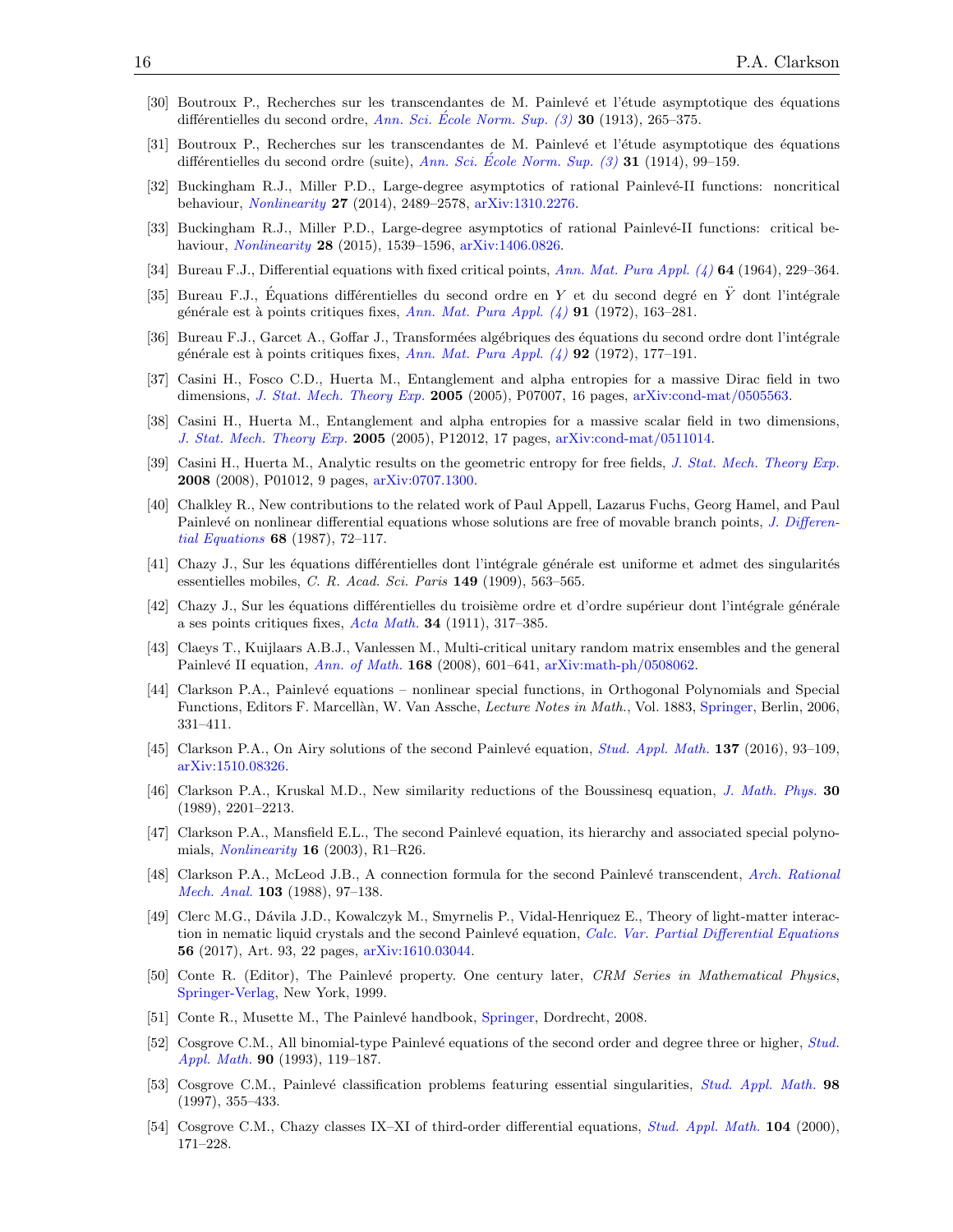- <span id="page-17-20"></span>[55] Cosgrove C.M., Higher-order Painlevé equations in the polynomial class. I. Bureau symbol P2, [Stud. Appl.](https://doi.org/10.1111/1467-9590.00130) [Math.](https://doi.org/10.1111/1467-9590.00130) 104 (2000), 1–65.
- <span id="page-17-19"></span><span id="page-17-1"></span>[56] Cosgrove C.M., Higher-order Painlevé equations in the polynomial class. II. Bureau symbol P1, [Stud. Appl.](https://doi.org/10.1111/j.1467-9590.2006.00346.x) [Math.](https://doi.org/10.1111/j.1467-9590.2006.00346.x) 116 (2006), 321–413.
- [57] Cosgrove C.M., Chazy's second-degree Painlevé equations, [J. Phys. A: Math. Gen.](https://doi.org/10.1088/0305-4470/39/39/S01) 39 (2006), 11955–11971.
- <span id="page-17-0"></span>[58] Cosgrove C.M., Scoufis G., Painlevé classification of a class of differential equations of the second order and second degree, *[Stud. Appl. Math.](https://doi.org/10.1002/sapm199388125)* 88 (1993), 25-87.
- <span id="page-17-4"></span>[59] Dai D., Hu W., Connection formulas for the Ablowitz–Segur solutions of the inhomogeneous Painlevé II equation, [Nonlinearity](https://doi.org/10.1088/1361-6544/aa72c1) 30 (2017), 2982–3009, [arXiv:1611.05285.](https://arxiv.org/abs/1611.05285)
- <span id="page-17-21"></span>[60] Dai D., Hu W., On the quasi-Ablowitz–Segur and quasi-Hastings–McLeod solutions of the inhomogeneous Painlevé II equation, [Random Matrices Theory Appl.](https://doi.org/10.1142/S201032631840004X) 7 (2018), 1840004, 13 pages, [arXiv:1708.09357.](https://arxiv.org/abs/1708.09357)
- <span id="page-17-22"></span>[61] Deaño A., Large z asymptotics for special function solutions of Painlevé II in the complex plane,  $SIGMA$ 14 (2018), 107, 19 pages, [arXiv:1804.00563.](https://arxiv.org/abs/1804.00563)
- <span id="page-17-25"></span><span id="page-17-12"></span>[62] Deift P., Some open problems in random matrix theory and the theory of integrable systems, in Integrable Systems and Random Matrices, Editors J. Baik, T. Kriecherbauer, L.C. Li, K.D.T.R. McLaughlin, C. Tomei, Contemp. Math., Vol. 458, [Amer. Math. Soc.,](https://doi.org/10.1090/conm/458/08951) Providence, RI, 2008, 419–430, [arXiv:0712.0849.](https://arxiv.org/abs/0712.0849)
- <span id="page-17-18"></span>[63] Deift P.A., Zhou X., Asymptotics for the Painlevé II equation, *[Comm. Pure Appl. Math.](https://doi.org/10.1002/cpa.3160480304)* 48 (1995), 277– 337.
- <span id="page-17-13"></span>[64] Dodd R.K., Bullough R.K., Polynomial conserved densities for the sine-Gordon equations, [Proc. Roy. Soc.](https://doi.org/10.1098/rspa.1977.0012) [London Ser. A](https://doi.org/10.1098/rspa.1977.0012) 352 (1977), 481–503.
- <span id="page-17-14"></span>[65] Fasondini M., Fornberg B., Weideman J.A.C., Methods for the computation of the multivalued Painlevé transcendents on their Riemann surfaces, [J. Comput. Phys.](https://doi.org/10.1016/j.jcp.2017.04.071) 344 (2017), 36-50.
- <span id="page-17-15"></span>[66] Fasondini M., Fornberg B., Weideman J.A.C., A computational exploration of the McCoy–Tracy–Wu solutions of the third Painlevé equation, *[Phys. D](https://doi.org/10.1016/j.physd.2017.10.011)* 363 (2018), 18–43.
- <span id="page-17-16"></span>[67] Fokas A.S., Ablowitz M.J., On a unified approach to transformations and elementary solutions of Painlevé equations, [J. Math. Phys.](https://doi.org/10.1063/1.525260) 23 (1982), 2033–2042.
- <span id="page-17-2"></span>[68] Fokas A.S., Its A.R., Kapaev A.A., Novokshenov V.Yu., Painlevé transcendents. The Riemann–Hilbert approach, Mathematical Surveys and Monographs, Vol. 128, [Amer. Math. Soc.,](https://doi.org/10.1090/surv/128) Providence, RI, 2006.
- <span id="page-17-3"></span>[69] Fornberg B., Weideman J.A.C., A numerical methodology for the Painlevé equations, [J. Comput. Phys.](https://doi.org/10.1016/j.jcp.2011.04.007) 230 (2011), 5957–5973.
- <span id="page-17-24"></span>[70] Fornberg B., Weideman J.A.C., A computational exploration of the second Painlevé equation, [Found.](https://doi.org/10.1007/s10208-013-9156-x) [Comput. Math.](https://doi.org/10.1007/s10208-013-9156-x) 14 (2014), 985–1016.
- <span id="page-17-17"></span>[71] Fornberg B., Weideman J.A.C., A computational overview of the solution space of the imaginary Painlevé II equation, *[Phys. D](https://doi.org/10.1016/j.physd.2015.07.008)* 309 (2015), 108-118.
- <span id="page-17-5"></span>[72] Forrester P.J., Witte N.S., Painlevé II in random matrix theory and related fields, [Constr. Approx.](https://doi.org/10.1007/s00365-014-9243-5) 41 (2015), 589–613, [arXiv:1210.3381.](https://arxiv.org/abs/1210.3381)
- <span id="page-17-6"></span>[73] Gambier B., Sur les équations différentielles du second ordre et du premier degré dont l'intégrale générale est a points critiques fixes,  $Acta Math.$  33 (1910), 1–55.
- [74] Gariel J., Marcilhacy G., Santos N.O., Parametrization of solutions of the Lewis metric by a Painlevé transcendent III, [J. Math. Phys.](https://doi.org/10.1063/1.2206689) 47 (2006), 062502, 5 pages, [arXiv:gr-qc/0012004.](https://arxiv.org/abs/gr-qc/0012004)
- <span id="page-17-11"></span><span id="page-17-9"></span>[75] Garnier R., Sur des équations différentielles du troisième ordre dont l'intégrale générale est uniforme et sur une classe d'équations nouvelles d'ordre supérieur dont l'intégrale générale a ses points critiques fixes, Ann. Sci. Ecole Norm. Sup.  $(3)$  29 (1912), 1–126.
- <span id="page-17-10"></span>[76] Gromak V.I., Laine I., Shimomura S., Painlevé differential equations in the complex plane, De Gruyter Studies in Mathematics, Vol. 28, [Walter de Gruyter & Co.,](https://doi.org/10.1515/9783110198096) Berlin, 2002.
- <span id="page-17-7"></span>[77] Hastings S.P., McLeod J.B., A boundary value problem associated with the second Painlevé transcendent and the Korteweg–de Vries equation, [Arch. Rational Mech. Anal.](https://doi.org/10.1007/BF00283254) 73 (1980), 31–51.
- <span id="page-17-8"></span>[78] Hietarinta J., Dryuma V., Is my ODE a Painlevé equation in disguise?, *[J. Nonlinear Math. Phys.](https://doi.org/10.2991/jnmp.2002.9.s1.6)* 9 (2002), suppl. 1, 67–74, [arXiv:nlin.SI/0105016.](https://arxiv.org/abs/nlin.SI/0105016)
- <span id="page-17-23"></span>[79] Hisakado M., Unitary matrix models and Painlevé III, *[Modern Phys. Lett. A](https://doi.org/10.1142/S0217732396002976)* 11 (1996), 3001–3010, [arXiv:hep-th/9609214.](https://arxiv.org/abs/hep-th/9609214)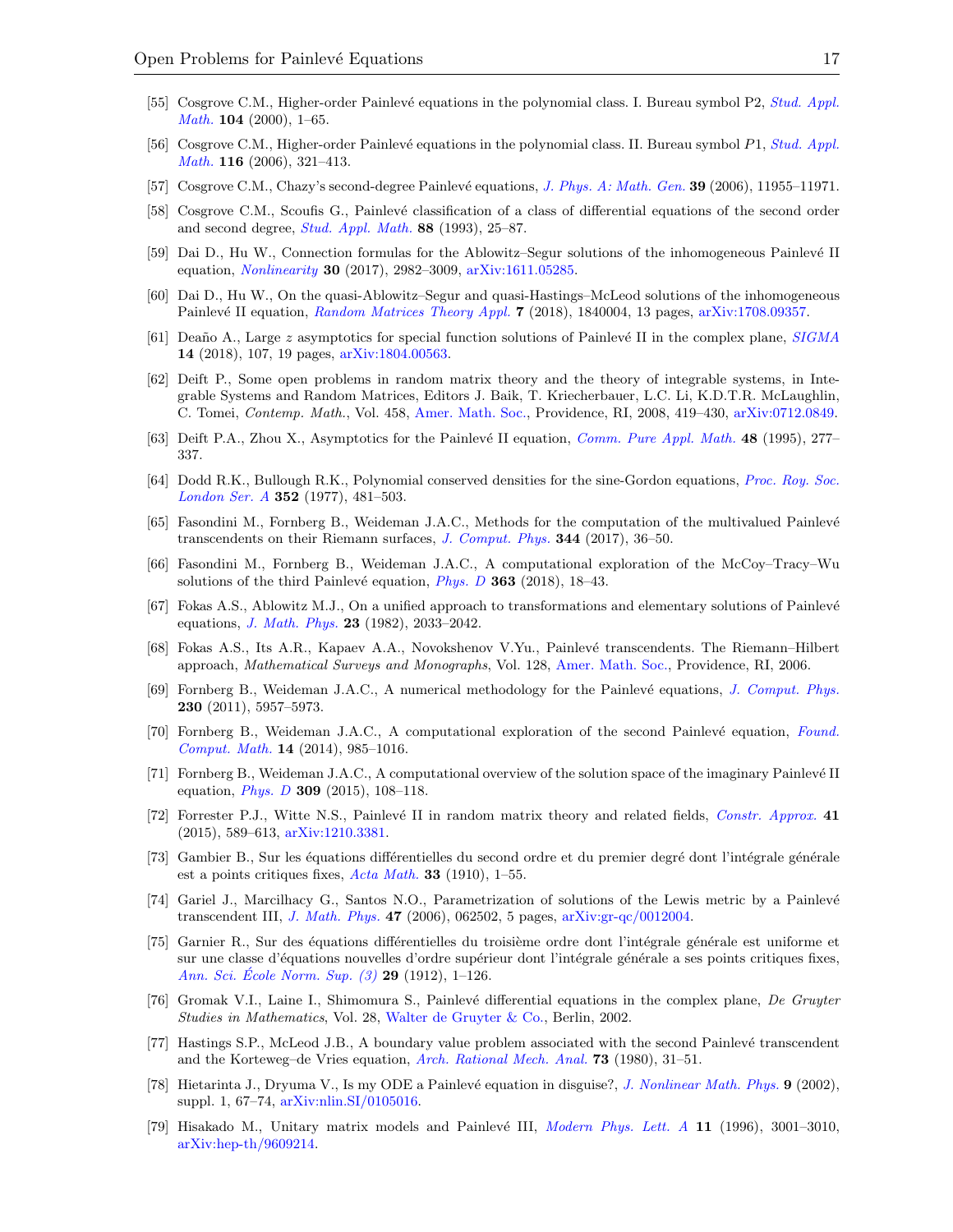- <span id="page-18-14"></span>[80] Huang M., Xu S.-X., Zhang L., Location of poles for the Hastings–McLeod solution to the second Painlevé equation, [Constr. Approx.](https://doi.org/10.1007/s00365-015-9307-1) 43 (2016), 463–494, [arXiv:1410.3338.](https://arxiv.org/abs/1410.3338)
- <span id="page-18-11"></span>[81] Ince E.L., Ordinary differential equations, Dover Publications, New York, 1944.
- <span id="page-18-9"></span>[82] Its A.R., Kapaev A.A., Quasi-linear Stokes phenomenon for the second Painlevé transcendent, [Nonlinearity](https://doi.org/10.1088/0951-7715/16/1/321) 16 (2003), 363–386, [arXiv:nlin.SI/0108010.](https://arxiv.org/abs/nlin.SI/0108010)
- <span id="page-18-24"></span>[83] Iwasaki K., Kimura H., Shimomura S., Yoshida M., From Gauss to Painlevé. A modern theory of special functions, Aspects of Mathematics, Vol. E16, [Friedr. Vieweg & Sohn,](https://doi.org/10.1007/978-3-322-90163-7) Braunschweig, 1991.
- <span id="page-18-22"></span>[84] Jimbo M., Miwa T., Monodromy preserving deformation of linear ordinary differential equations with rational coefficients. II, *[Phys. D](https://doi.org/10.1016/0167-2789(81)90021-X)* 2 (1981), 407–448.
- <span id="page-18-15"></span>[85] Joshi N., Kruskal M.D., The Painlevé connection problem: an asymptotic approach. I, [Stud. Appl. Math.](https://doi.org/10.1002/sapm1992864315) 86 (1992), 315–376.
- <span id="page-18-23"></span>[86] Joshi N., Mazzocco M., Existence and uniqueness of tri-tronquée solutions of the second Painlevé hierarchy, [Nonlinearity](https://doi.org/10.1088/0951-7715/16/2/304) 16 (2003), 427–439, [arXiv:math.CA/0212117.](https://arxiv.org/abs/math.CA/0212117)
- <span id="page-18-2"></span>[87] Kajiwara K., Noumi M., Yamada Y., Geometric aspects of Painlevé equations, [J. Phys. A: Math. Theor.](https://doi.org/10.1088/1751-8121/50/7/073001) 50 (2017), 073001, 164 pages, [arXiv:1509.08186.](https://arxiv.org/abs/1509.08186)
- <span id="page-18-3"></span>[88] Kamran N., Lamb K.G., Shadwick W.F., The local equivalence problem for  $d^2y/dx^2 = F(x, y, dy/dx)$  and the Painlevé transcendents, *[J. Differential Geom.](https://doi.org/10.4310/jdg/1214439817)* 22 (1985), 139-150.
- <span id="page-18-5"></span>[89] Kapaev A., Global asymptotics of the second Painlevé transcendent, *[Phys. Lett. A](https://doi.org/10.1016/0375-9601(92)90271-M)* 167 (1992), 356–362.
- [90] Kartak V.V., Equivalence classes of the second order ODEs with the constant Cartan invariant, [J. Non](https://doi.org/10.1142/S1402925111001799)[linear Math. Phys.](https://doi.org/10.1142/S1402925111001799) 18 (2011), 613–640, [arXiv:1106.6124.](https://arxiv.org/abs/1106.6124)
- <span id="page-18-6"></span>[91] Kartak V.V., Solution of the equivalence problem for the Painlevé IV equation, [Theoret. and Math. Phys.](https://doi.org/10.1007/s11232-012-0132-4) 173 (2012), 1541–1564.
- <span id="page-18-7"></span>[92] Kartak V.V., Point classification of second order ODEs and its application to Painlevé equations, [J. Non](https://doi.org/10.1080/14029251.2013.862438)*[linear Math. Phys.](https://doi.org/10.1080/14029251.2013.862438)* 20 (2013), suppl. 1, 110–129,  $\arXiv:1204.0174$ .
- <span id="page-18-0"></span>[93] Kartak V.V., "Painlevé 34" equation: equivalence test, [Commun. Nonlinear Sci. Numer. Simul.](https://doi.org/10.1016/j.cnsns.2014.01.020) 19 (2014), 2993–3000, [arXiv:1302.2419.](https://arxiv.org/abs/1302.2419)
- <span id="page-18-18"></span>[94] Kitaev A.V., Vartanian A.H., Connection formulae for asymptotics of solutions of the degenerate third Painlevé equation. I, *[Inverse Problems](https://doi.org/10.1088/0266-5611/20/4/010)* 20 (2004), 1165–1206, [arXiv:math.CA/0312075.](https://arxiv.org/abs/math.CA/0312075)
- <span id="page-18-19"></span>[95] Kitaev A.V., Vartanian A.H., Connection formulae for asymptotics of solutions of the degenerate third Painlevé equation: II, *[Inverse Problems](https://doi.org/10.1088/0266-5611/26/10/105010)* **26** (2010), 105010, 58 pages, [arXiv:1005.2677.](https://arxiv.org/abs/1005.2677)
- <span id="page-18-21"></span>[96] Klein C., Stoilov N., Numerical approach to Painlevé transcendents on unbounded domains, [SIGMA](https://doi.org/10.3842/SIGMA.2018.068) 14 (2018), 068, 10 pages, [arXiv:1807.04442.](https://arxiv.org/abs/1807.04442)
- <span id="page-18-20"></span>[97] Kossovskiy I., Zaitsev D., Normal form for second order differential equations, [J. Dyn. Control Syst.](https://doi.org/10.1007/s10883-017-9380-9) 24 (2018), 541–562, [arXiv:1611.08532.](https://arxiv.org/abs/1611.08532)
- <span id="page-18-4"></span>[98] Kruskal M.D., Clarkson P.A., The Painlevé–Kowalevski and poly-Painlevé tests for integrability, [Stud.](https://doi.org/10.1002/sapm199286287) [Appl. Math.](https://doi.org/10.1002/sapm199286287) 86 (1992), 87–165.
- <span id="page-18-10"></span>[99] Kruskal M.D., Joshi N., Halburd R., Analytic and asymptotic methods for nonlinear singularity analysis: a review and extensions of tests for the Painlevé property, in Integrability of Nonlinear Systems (Pondicherry, 1996), Editors Y. Kosmann-Schwarzbach, B. Grammaticos, K.M. Tamizhman, Lecture Notes in Phys., Vol. 495, [Springer,](https://doi.org/10.1007/BFb0113696) Berlin, 1997, 171–205, [arXiv:solv-int/9710023.](https://arxiv.org/abs/solv-int/9710023)
- <span id="page-18-16"></span><span id="page-18-8"></span>[100] Levi D., Sekera D., Winternitz P., Lie point symmetries and ODEs passing the Painlevé test, [J. Nonlinear](https://doi.org/10.1080/14029251.2018.1503435) [Math. Phys.](https://doi.org/10.1080/14029251.2018.1503435) 25 (2018), 604–617, [arXiv:1712.09811.](https://arxiv.org/abs/1712.09811)
- <span id="page-18-17"></span>[101] Lund F., Example of a relativistic, completely integrable, Hamiltonian system, [Phys. Rev. Lett.](https://doi.org/10.1103/PhysRevLett.38.1175) 38 (1977), 1175–1178.
- <span id="page-18-1"></span>[102] Lund F., Regge T., Unified approach to strings and vortices with soliton solutions, [Phys. Rev. D](https://doi.org/10.1103/PhysRevD.14.1524) 14 (1976), 1524–1535.
- <span id="page-18-12"></span>[103] Mikhailov A.V., Integrability of a two-dimensional generalization of the Toda chain, JETP Lett. **30** (1979), 414–418.
- <span id="page-18-13"></span>[104] Mikhailov A.V., The reduction problem and the inverse scattering method, *Phys.* D **3** (1981), 73–117.
- [105] Miller P.D., On the increasing tritronquée solutions of the Painlevé-II equation, [SIGMA](https://doi.org/10.3842/SIGMA.2018.125) 14 (2018), 125, 38 pages, [arXiv:1804.03173.](https://arxiv.org/abs/1804.03173)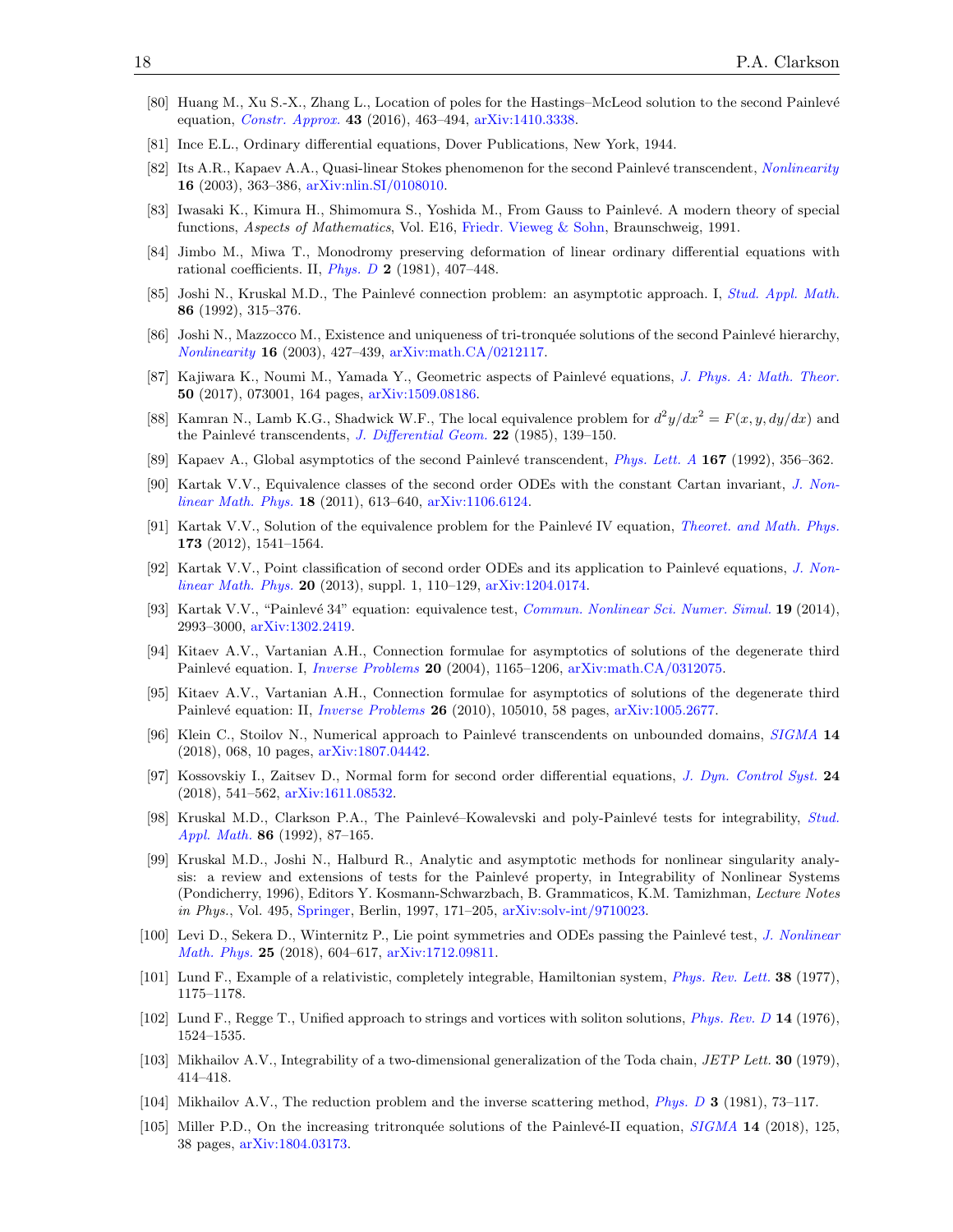- <span id="page-19-9"></span>[106] Milson R., Valiquette F., Point equivalence of second-order ODEs: maximal invariant classification order, [J. Symbolic Comput.](https://doi.org/10.1016/j.jsc.2014.08.003) 67 (2015), 16–41, [arXiv:1208.1014.](https://arxiv.org/abs/1208.1014)
- <span id="page-19-6"></span>[107] Muğan U., Jrad F., Non-polynomial third order equations which pass the Painlevé test, [Z. Naturforsch. A](https://doi.org/10.1515/zna-2004-0309) 59 (2004), 163–180.
- <span id="page-19-13"></span>[108] Nijhoff F.W., Papageorgiou V.G., Similarity reductions of integrable lattices and discrete analogues of the Painlevé II equation, *Phys. Lett.* A  $153$  (1991), 337–344.
- <span id="page-19-10"></span>[109] Noumi M., Painlevé equations through symmetry, Translations of Mathematical Monographs, Vol. 223, Amer. Math. Soc., Providence, RI, 2004.
- <span id="page-19-2"></span><span id="page-19-1"></span>[110] Novokshenov V.Yu., Padé approximations for Painlevé I and II transcendents, *[Theoret. and Math. Phys.](https://doi.org/10.1007/s11232-009-0073-8)* 159 (2009), 853–862.
- <span id="page-19-3"></span><span id="page-19-0"></span>[111] Novokshenov V.Yu., Tronquée solutions of the Painlevé II equation, *[Theoret. and Math. Phys.](https://doi.org/10.1007/s11232-012-0102-x)* 172 (2012), 1136–1146.
- <span id="page-19-7"></span>[112] Novokshenov V.Yu., Distributions of poles to Painlevé transcendents via Padé approximations, [Constr.](https://doi.org/10.1007/s00365-013-9190-6)  $Approx. 39 (2014), 85-99.$  $Approx. 39 (2014), 85-99.$
- <span id="page-19-5"></span>[113] Ohyama Y., Kawamuko H., Sakai H., Okamoto K., Studies on the Painlev´e equations. V. Third Painlev´e equations of special type  $P_{\text{III}}(D_7)$  and  $P_{\text{III}}(D_8)$ , J. Math. Sci. Univ. Tokyo 13 (2006), 145–204.
- <span id="page-19-14"></span><span id="page-19-11"></span>[114] Ohyama Y., Okumura S., A coalescent diagram of the Painlev´e equations from the viewpoint of isomonodromic deformations, [J. Phys. A: Math. Gen.](https://doi.org/10.1088/0305-4470/39/39/S08) 39 (2006), 12129–12151, [arXiv:math.CA/0601614.](https://arxiv.org/abs/math.CA/0601614)
- <span id="page-19-12"></span>[115] Okamoto K., Polynomial Hamiltonians associated with Painlevé equations. I, [Proc. Japan Acad. Ser. A](https://doi.org/10.3792/pjaa.56.264) [Math. Sci.](https://doi.org/10.3792/pjaa.56.264) 56 (1980), 264-268.
- <span id="page-19-15"></span>[116] Okamoto K., Polynomial Hamiltonians associated with Painlev´e equations. II. Differential equations satisfied by polynomial Hamiltonians, [Proc. Japan Acad. Ser. A Math. Sci.](https://doi.org/10.3792/pjaa.56.367) 56 (1980), 367–371.
- <span id="page-19-8"></span>[117] Okamoto K., Studies on the Painlevé equations. III. Second and fourth Painlevé equations,  $P_{II}$  and  $P_{IV}$ , [Math. Ann.](https://doi.org/10.1007/BF01458459) 275 (1986), 221–255.
- <span id="page-19-4"></span>[118] Olver F.W.J., Lozier D.W., Boisvert R.F., Clark C.W. (Editors), NIST handbook of mathematical functions, Cambridge University Press, Cambridge, 2010, Release 1.0.21 of 2018-12-15 available at <http://dlmf.nist.gov>.
- [119] Olver S., Numerical solution of Riemann–Hilbert problems: Painlevé II, [Found. Comput. Math.](https://doi.org/10.1007/s10208-010-9079-8) 11 (2011), 153–179.
- [120] Olver S., A general framework for solving Riemann–Hilbert problems numerically, [Numer. Math.](https://doi.org/10.1007/s00211-012-0459-7) 122 (2012), 305–340.
- [121] Olver S., Trogdon T., Nonlinear steepest descent and numerical solution of Riemann–Hilbert problems, [Comm. Pure Appl. Math.](https://doi.org/10.1002/cpa.21497) 67 (2014), 1353–1389, [arXiv:1205.5604.](https://arxiv.org/abs/1205.5604)
- [122] Olver S., Trogdon T., Numerical solution of Riemann–Hilbert problems: random matrix theory and orthogonal polynomials, *[Constr. Approx.](https://doi.org/10.1007/s00365-013-9221-3)* **39** (2014), 101–149,  $\arXiv:1210.2199$ .
- [123] Painlevé P., Sur les équations différentielles du second ordre à points critiques fixés, C. R. Acad. Sci. Paris 127 (1898), 945–948.
- [124] Periwal V., Shevitz D., Unitary-matrix models as exactly solvable string theories, [Phys. Rev. Lett.](https://doi.org/10.1103/PhysRevLett.64.1326) 64 (1990), 1326–1329.
- [125] Pohlmeyer K., Integrable Hamiltonian systems and interactions through quadratic constraints, [Comm.](https://doi.org/10.1007/BF01609119) [Math. Phys.](https://doi.org/10.1007/BF01609119) 46 (1976), 207–221.
- [126] Reeger J.A., Fornberg B., Painlevé IV with both parameters zero: a numerical study, [Stud. Appl. Math.](https://doi.org/10.1111/j.1467-9590.2012.00564.x) 130 (2013), 108–133.
- [127] Reeger J.A., Fornberg B., Painlevé IV: a numerical study of the fundamental domain and beyond, *[Phys. D](https://doi.org/10.1016/j.physd.2014.04.006)* 280/281 (2014), 1–13.
- [128] Sakai H., Rational surfaces associated with affine root systems and geometry of the Painlev´e equations, [Comm. Math. Phys.](https://doi.org/10.1007/s002200100446) 220 (2001), 165–229.
- [129] Sakka A., Muğan U., Second-order second degree Painlevé equations related with Painlevé I, II, III equations, *[J. Phys. A: Math. Gen.](https://doi.org/10.1088/0305-4470/30/14/025)* **30** (1997), 5159-5177.
- [130] Sakka A., Muğan U., Second-order second-degree Painlevé equations related to Painlevé IV, V, VI equations, *[J. Phys. A: Math. Gen.](https://doi.org/10.1088/0305-4470/31/10/020)* **31** (1998), 2471–2490.